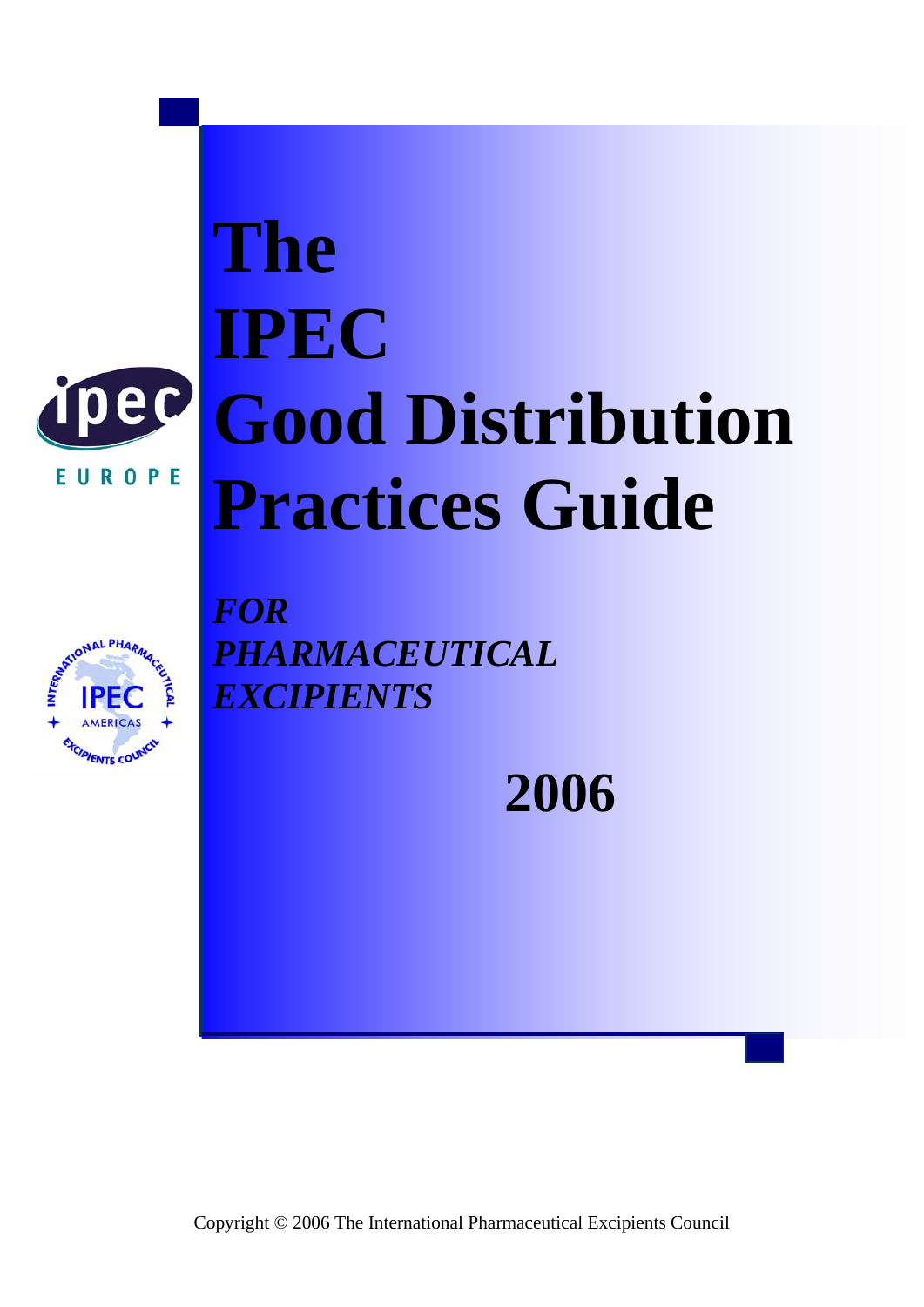# **IPEC Good Distribution Practices Guide for Pharmaceutical Excipients**

This document has been written to provide guidance for those companies involved in the supply chain of pharmaceutical excipients. Examples based on practical experience are provided to facilitate the application of GDP. However, alternative approaches may be acceptable.

This guide provides additional explanatory notes to:

# **"***GOOD TRADE AND DISTRIBUTION PRACTICES FOR PHARMACEUTICAL STARTING MATERIALS"* **[1]**

**World Health Organization, WHO Technical Report Series, No. 917, 2003** 

The explanatory notes in this guide are the views of The International Pharmaceutical Excipients Council (IPEC) and not necessarily those of WHO.

#### *World Health Organization:*

*"We are pleased to see that IPEC is using the recommendations from WHO's technical report on Good Trade and Distribution Practices for Pharmaceutical Starting Materials. We hope that this will help to make those recommendations more widely known and allow for their intended implementation. We look forward to our continued collaboration aiming at providing quality medicines to patients." (Dr. Lembit Rägo, Dr. Sabine Kopp; December 2005)*

|         | <b>Table of contents</b> | Pages |
|---------|--------------------------|-------|
| L.      |                          |       |
| II.     |                          |       |
| III.    |                          |       |
| IV.     |                          |       |
| Table 1 |                          |       |
| Table 2 |                          |       |
| 1.      |                          |       |
| 2.      |                          |       |
| 3.      |                          |       |
| 4.      |                          |       |
| 5.      |                          |       |
| 6.      |                          |       |
| 7.      |                          |       |
| 8.      |                          |       |
| 9.      |                          |       |
| 10.     |                          |       |
| 11.     |                          |       |
| 12.     |                          |       |
| 13.     |                          |       |
|         |                          |       |
|         |                          |       |
|         |                          |       |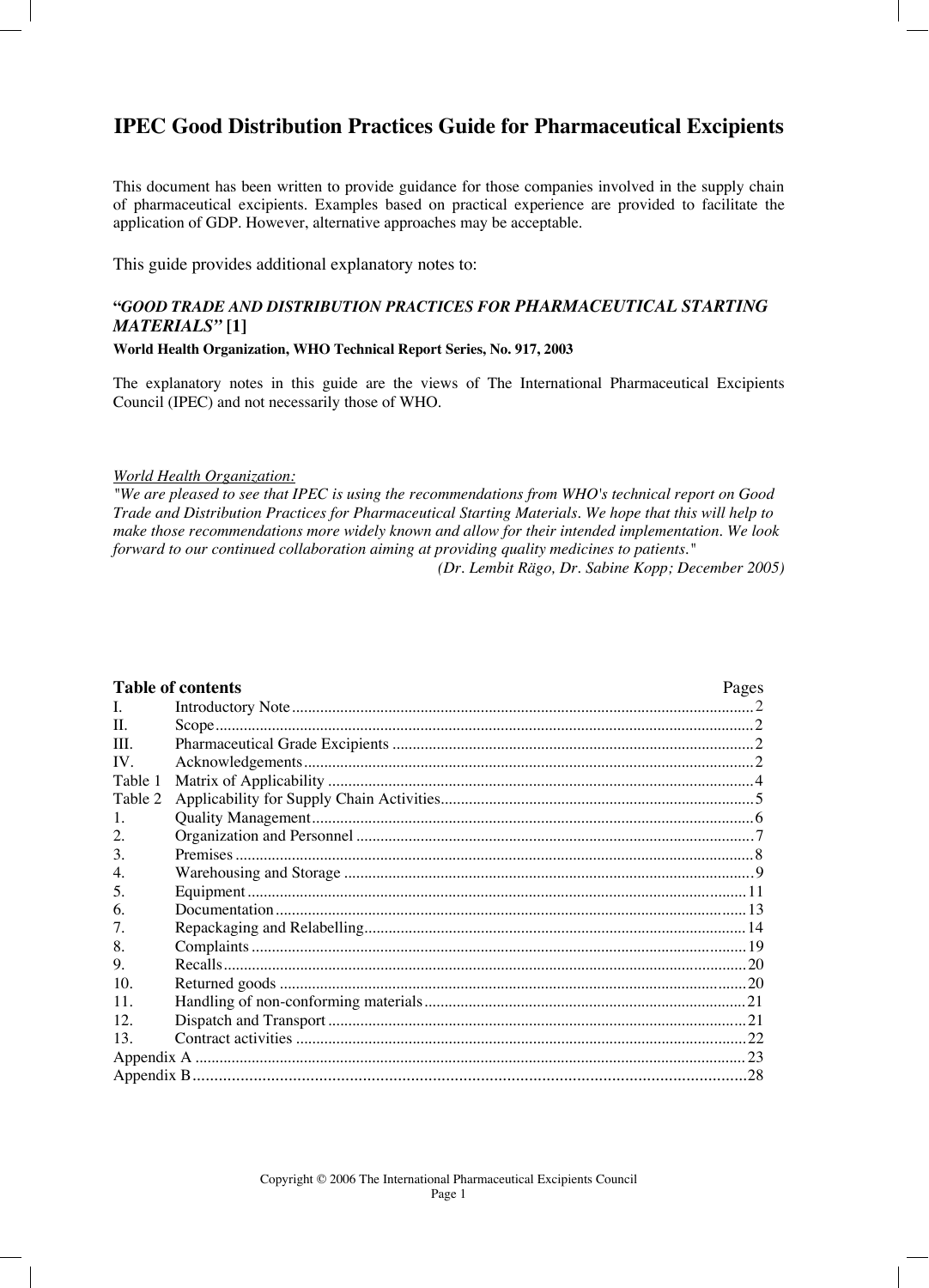# **I. Introductory Note**

The International Pharmaceutical Excipients Council (IPEC) first published a *GMP Audit Guideline for Distributors of Bulk Pharmaceutical Excipients* in 2000. This Guideline was designed as a tool to assist in evaluating the practices and quality systems of distributors who store excipients in their warehouses and those who both repackage and store excipients. During 2001, and again in 2006, IPEC revised its GMP Guidelines for manufacturers of excipients and decided to publish a complementary document for distributors of excipients.

In the meantime WHO published its guideline on *Good Trade and Distribution Practice for Pharmaceutical Starting Materials (GTDP)* [1] the scope of which extends to active pharmaceutical ingredients and excipients. As a result, IPEC is publishing its *Good Distribution Practices Guide for Pharmaceutical Excipients* based on the WHO GTDP guideline [1] as an explanatory document.

The WHO GTDP document provides the general principles of good practices in the pharmaceutical starting materials supply chain. This IPEC document should provide the practical approach with examples that provide guidance on the application of WHO GTDP principles. In addition, extracts have been taken from IPEC PQG GMP Guide 2006 [2] to clarify certain requirements and maintain consistency.

For the purpose of this guide "distributors" includes those parties involved in trade and distribution, (re)processors, (re)packagers, transport and warehousing companies, forwarding agents, brokers, traders, and suppliers other than the original manufacturer.

# **II. Scope**

This document is based on the WHO *Good Trade and Distribution Practice for Pharmaceutical Starting Materials (GTDP)* guideline [1], and therefore it follows the same structure.

It applies to steps in the distribution/supply chain starting from the point at which an excipient is transferred outside the control of the original manufacturer's material management system. Some sections and/or sub-sections in this document may not apply to all involved parties. This document is meant to provide guidance in the application of the GTDP; however, alternative approaches may be acceptable.

To help the user to identify the sections applicable to the activities, see table 1 - *Matrix of Applicability* and table 2 - *Applicability for supply chain activities*.

The matrix differentiates between activities involving warehousing and distribution from those involving further processing such as distributor bulk storage, repackaging, sampling, or labelling activities with excipients, reflecting different levels of control. For definitions, please refer to Annex A. Further processing activities, such as blending, mixing, milling, micronization or any other physical manipulation of pharmaceutical excipients, should also refer to relevant aspects of the IPEC PQG GMP Guide 2006 [2].

In addition to this text *Introductory Note, Scope, General Considerations* and the *Glossary* of WHO GTDP guideline [1] should be referenced.

# **III. Pharmaceutical Grade Excipients**

Parties involved in the supply chain should be aware that an excipient can only be pharmaceutical grade when it is in compliance with pharmacopoeial specification and/or appropriate regulatory requirements (if existing for the specific excipient) and is manufactured, repackaged, and handled in accordance with excipient GMPs (e.g. IPEC PQG GMP [2], WHO Excipient GMP [6]). Upgrading technical or industrial grade material to pharmaceutical grade quality only on the basis of analytical results found in conformance with the requirements of a pharmacopoeial monograph is an unacceptable practice.

# **IV. Acknowledgements**

The International Pharmaceutical Excipients Council (IPEC) prepared this document. IPEC is an international industry association with a distinguished worldwide membership of chemical, pharmaceutical and food firms that develop, manufacture, distribute, sell and use pharmaceutical excipients. IPEC was formed in 1991 to address prevalent industry concerns related to the harmonization of international excipient standards, the introduction of useful new excipients to the marketplace, and the development of good manufacturing practices for excipients. IPEC is an umbrella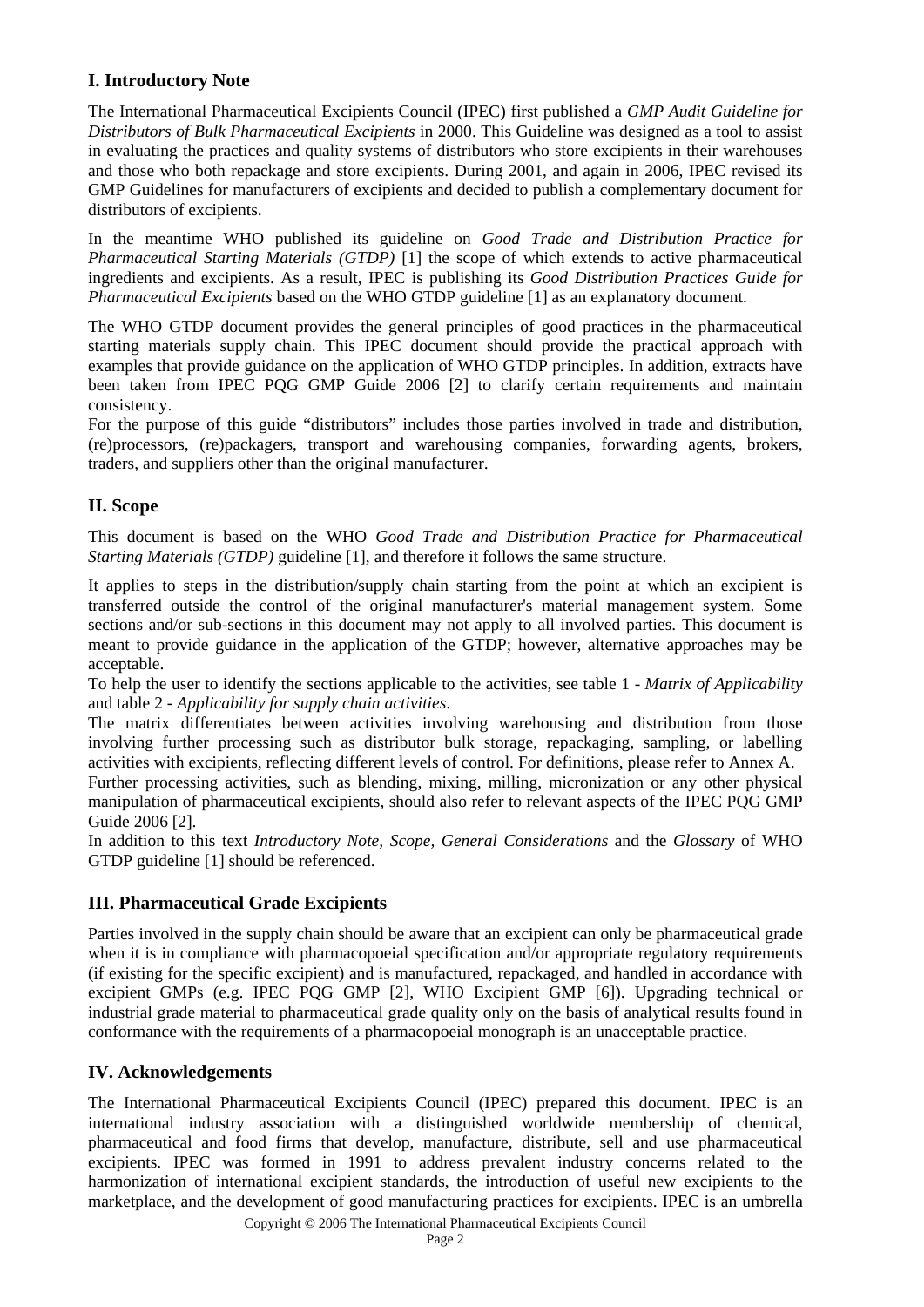organization comprised of three regional pharmaceutical excipient industry associations in the United States, Europe, and Japan. The objective of the three organizations, which are known respectively as IPEC Americas, IPEC-Europe and JPEC, is to promote the safety and efficacy of finished dosage forms worldwide.

IPEC would like to acknowledge the World Health Organisation (WHO) for their extensive efforts in developing the guidelines "*GOOD TRADE AND DISTRIBUTION PRACTICES FOR PHARMACEUTICAL STARTING MATERIALS"* [1], which are valued by IPEC as a significant step forward in the development of tools for the improvement of safety and quality of starting materials and finished pharmaceuticals.

This document is the result of significant collaboration between IPEC-Europe and IPEC-Americas. IPEC greatly appreciates the many hours of hard work by the following individuals devoted to developing this guide and the generous support provided by their employers:

#### IPEC-EUROPE

| Dr. Mathias Brenken   | Dow Deutschland GmbH & Co. OHG         |
|-----------------------|----------------------------------------|
| Reiner Gellrich       | Cognis Deutschland GmbH & Co. KG       |
| Dr. Andreas Lekebusch | Biesterfeld Spezialchemie GmbH         |
| George Mansveld       | Hercules International Ltd.            |
| Dr. Frank Milek       | Aug. Hedinger GmbH & Co. KG - Chairman |
| Dr. Alexander Schoch  | Palatinit GmbH                         |
| Dr. Najib Sehat       | Merck KGaA                             |
| Allan Whiston         | Sanofi-aventis                         |

#### IPEC-AMERICAS

| <b>Sidney Goode</b>  | The Dow Chemical Company                         |
|----------------------|--------------------------------------------------|
| <b>Rodney Gray</b>   | Hercules Incorporated                            |
| Ann Perry            | The Dow Chemical Company                         |
| David B Klug         | Sanofi-aventis                                   |
| <b>Jack Tully</b>    | Hercules Incorporated                            |
| Jim Slagle           | Hercules Incorporated                            |
| <b>Bob Wiens</b>     | Eli Lilly and Company                            |
| Rick Green           | CP Kelco                                         |
| Dale Carter          | <b>ADM</b>                                       |
| <b>Kristy Moore</b>  | <b>ADM</b>                                       |
| Don Ewert            | <b>EMD</b> Chemicals                             |
| Bob Zega             | Chr. Hansen Inc.                                 |
| Priscilla Zawislak   | FMC Biopolymer                                   |
| Philip Merrell       | Tyco Healthcare/Mallinckrodt                     |
| David Schoneker      | Colorcon                                         |
| Victoria Shaheen     | Mutchler, Inc.                                   |
| Laura Horne          | Mutchler, Inc.                                   |
| Dennis Walker        | Proctor & Gamble                                 |
| <b>Frank Murphy</b>  | The Dow Chemical Company                         |
| Amanda Martin        | <b>National Starch</b>                           |
| Katherene Ulman      | Dow Corning                                      |
| Art Falk             | <b>IPEC-Americas</b>                             |
| R Christian Moreton  | Idenix Pharmaceuticals, Inc.                     |
| Irwin B. Silverstein | IBS Consulting in Quality (committee consultant) |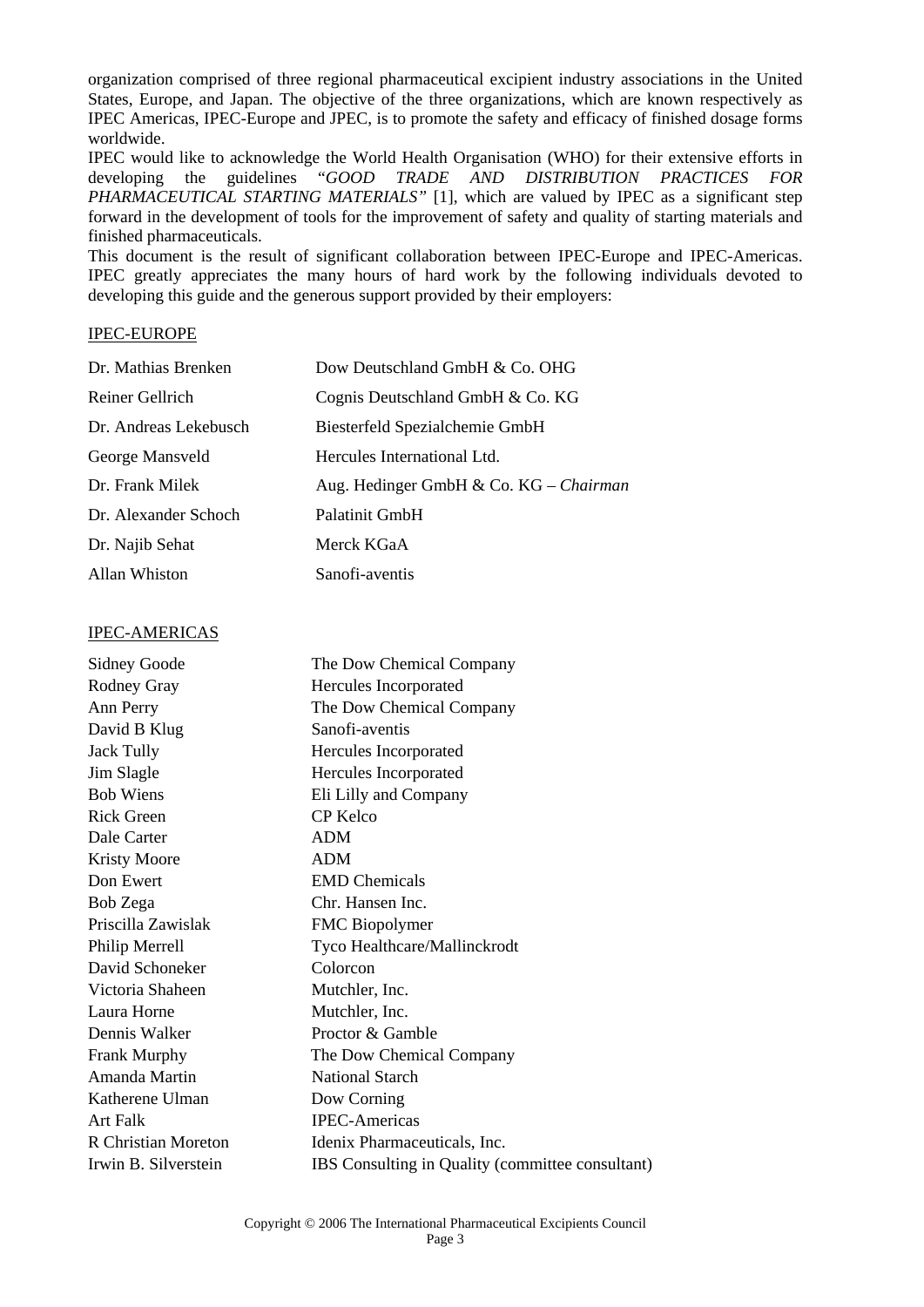|                                              | <b>Warehousing / Distribution</b><br>(packed excipients) |                                                  | <b>Additional Processing Activities</b>                |                            |                                        |                |                                |                                      |
|----------------------------------------------|----------------------------------------------------------|--------------------------------------------------|--------------------------------------------------------|----------------------------|----------------------------------------|----------------|--------------------------------|--------------------------------------|
| <b>Activity:</b><br><b>Section:</b>          | Transportation<br>of packed<br>excipients                | Warehousing<br>(storage of packed<br>excipients) | Broking,<br>Trading,<br>Reselling packed<br>excipients | Repackaging,<br>Processing | Sampling,<br>Testing and<br>Re-testing | Relabelling    | Bulk handling, bulk<br>storage | Transportation of<br>bulk excipients |
| 1. Quality Management                        | $\mathbf{X}^+$                                           | $\mathbf{X}$                                     | $\mathbf{X}^+$                                         | $\mathbf{X}$               | $\mathbf X$                            | $\mathbf{X}$   | $\mathbf{X}$                   | $\mathbf{X}^+$                       |
| 2. Organization and<br>Personnel             | $\mathbf{X}^+$                                           | $\mathbf{X}^+$                                   | $\mathbf{X}^+$                                         | $\mathbf X$                | $\mathbf X$                            | $\mathbf X$    | $\mathbf X$                    | $\mathbf X$                          |
| 3. Premises                                  |                                                          | $\mathbf{X}^+$                                   |                                                        | $\mathbf X$                | $\mathbf X$                            | $\mathbf X$    | $\mathbf X$                    |                                      |
| 4. Warehousing and Storage                   |                                                          | $\mathbf{X}^+$                                   |                                                        | $\mathbf X$                |                                        | $\mathbf{X}^+$ | $\mathbf{X}$                   |                                      |
| 5. Equipment                                 |                                                          |                                                  |                                                        | $\mathbf X$                | $\mathbf{X}^+$                         |                | $\mathbf X$                    | $\mathbf X$                          |
| 6. Documentation                             | $X^+$                                                    | $X^+$                                            | $\mathbf{X}^+$                                         | $\mathbf X$                | ${\bf X}^+$                            | $\mathbf X$    | $\mathbf{X}^+$                 | $\mathbf{X}^+$                       |
| 7. Repackaging and<br><b>Relabelling</b>     |                                                          |                                                  |                                                        | $\mathbf X$                | $\mathbf{X}^+$                         | $\mathbf{X}^+$ | $\mathbf{X}^+$                 |                                      |
| 8. Complaints                                | $\mathbf X$                                              | $\mathbf X$                                      | $\mathbf X$                                            | $\mathbf X$                | $\mathbf{X}^+$                         | $\mathbf X$    | $\mathbf X$                    | $\mathbf X$                          |
| 9. Recalls*                                  |                                                          |                                                  | $\mathbf{X}^+$                                         | $\mathbf X$                |                                        | $\mathbf X$    | $\mathbf X$                    |                                      |
| 10. Returned goods                           |                                                          | $\mathbf{X}$                                     |                                                        | $\mathbf X$                |                                        | $\mathbf X$    | $\mathbf{X}$                   |                                      |
| 11. Handling of non-<br>conforming materials |                                                          | $\mathbf{X}^+$                                   |                                                        | $\mathbf X$                |                                        | $\mathbf X$    | $\mathbf X$                    |                                      |
| 12. Dispatch and Transport                   | $\mathbf{X}^+$                                           |                                                  |                                                        |                            |                                        |                |                                | $\boldsymbol{\mathrm{X}}$            |
| 13. Contract activities                      | $\mathbf X$                                              | $\mathbf X$                                      | $\mathbf X$                                            | $\mathbf X$                | $\mathbf X$                            | $\mathbf X$    | $\mathbf X$                    | $\mathbf X$                          |

# **Table 1: Matrix of Applicability**

 $X =$  applicable  $+$  = only partly applicable

<span id="page-4-0"></span><sup>∗</sup> In the USA the term recall has specific regulatory implications that do not directly apply to excipients; therefore the term *retrieval* is typically used in the USA.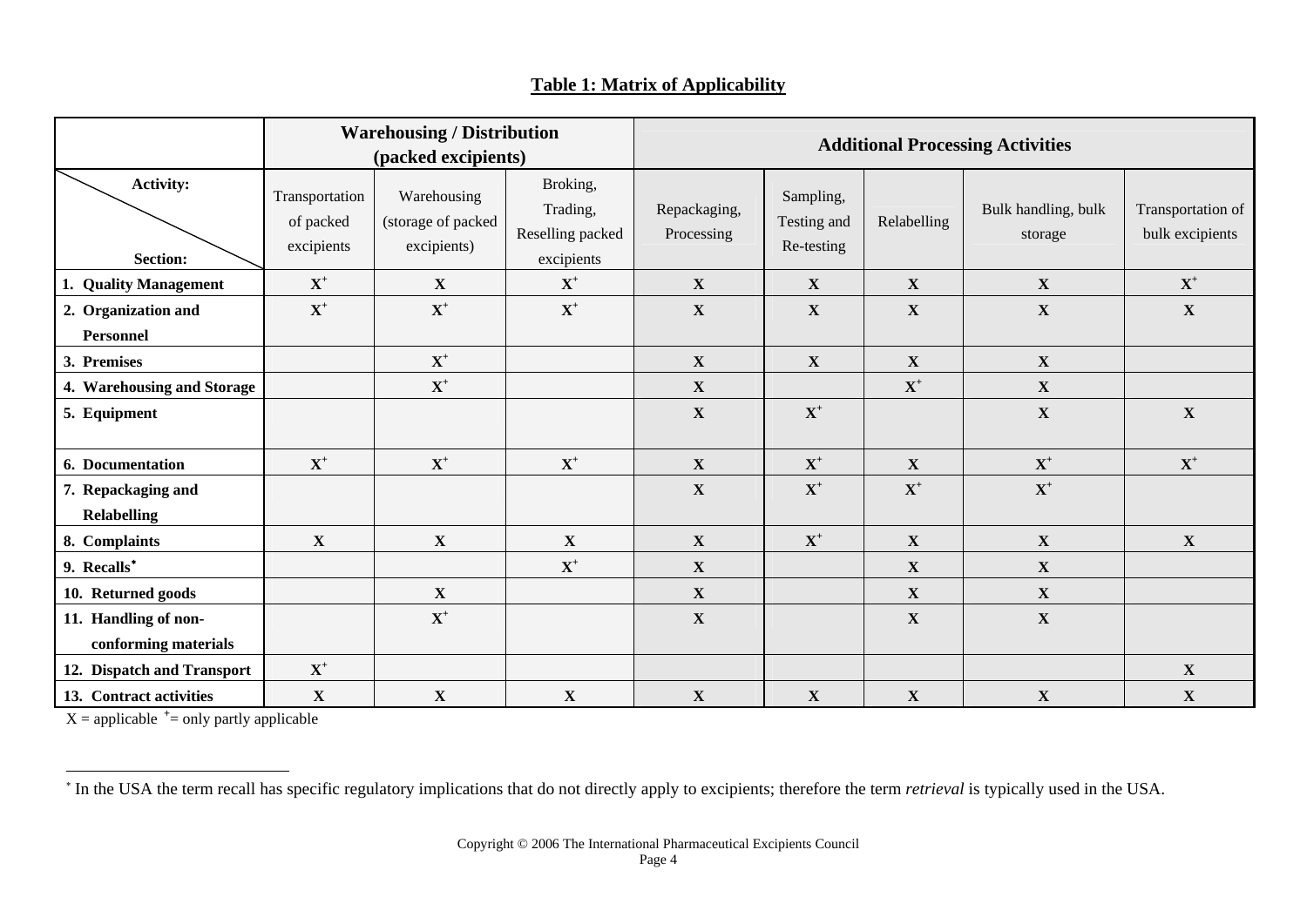# **Table 2: Applicability for Supply Chain Activities**

A supply chain participant, who exclusively carries out a specific activity, should apply the sections of the document mentioned under an activity. If a company carries out different activities all sections mentioned under all conducted activities should be applied.

# **1. Activities including direct contact with excipients**

# **1.1 Repackaging, Processing**

Applicable sections: 1., 2., 3., 4., 5., 6., 7., 8., 9., 10., 11., 13.

#### **1.2 Sampling, Testing, Re-testing**

 Applicable sections: 1., 2., 3., 5. (except 5.2 and 5.6); 6. (except 6.7, 6.8), 7. (except 7.1, 7.2, 7.3, 7.4, 7.6, 7.7, 7.8, 7.9, 7.10, 7.11, 7.15), 8. (except 8.4 and 8.5), 13.

# **1.3 Relabelling**

 Applicable sections: 1., 2., 3., 4 (except 4.9), , 6., 7. (except 7.13. and 7.14), 8., 9., 10., 11., 13.

#### **1.4 Bulk handling and bulk storage**

 Applicable sections: 1., 2., 3., 4., 5., 6. (except 6.8), 7. (except 7.5, 7.6, 7.9, 7.10), 8., 9., 10., 11., 13.

# **1.5 Transportation of bulk excipients**

 Applicable sections: 1. (except 1.7), 2., 5., 6. (except 6.3, 6.4, 6.7, 6.8, 6.9), 8., 12., 13.

# **2. Activities including non-direct contact with excipients (handling of packaged excipients)**

#### **2.1 Transportation of packed excipients**

 Applicable sections: 1. (except 1.7), 2. (except 2.6), 6. (except 6.3, 6.4, 6.7, 6.8, 6.9), 8., 12. (except 12.4 and 12.7), 13.

#### **2.2 Warehousing (storage of packed excipients)**

 Applicable sections : 1., 2. (except 2.6), 3. (except 3.5), 4. (except 4.9), 6. (except 6.3, 6.4, 6.7, 6.8), 8., 10., 11. (except 11.2 and 11.4), 13.

#### **2.3 Broking, Trading, Reselling originally packed excipients**

Applicable sections:

1. (except 1.7), 2. (except 2.5 and 2.6), 6. (except 6.1, 6.7, 6.8), 8., 9. (except 9.4), 13.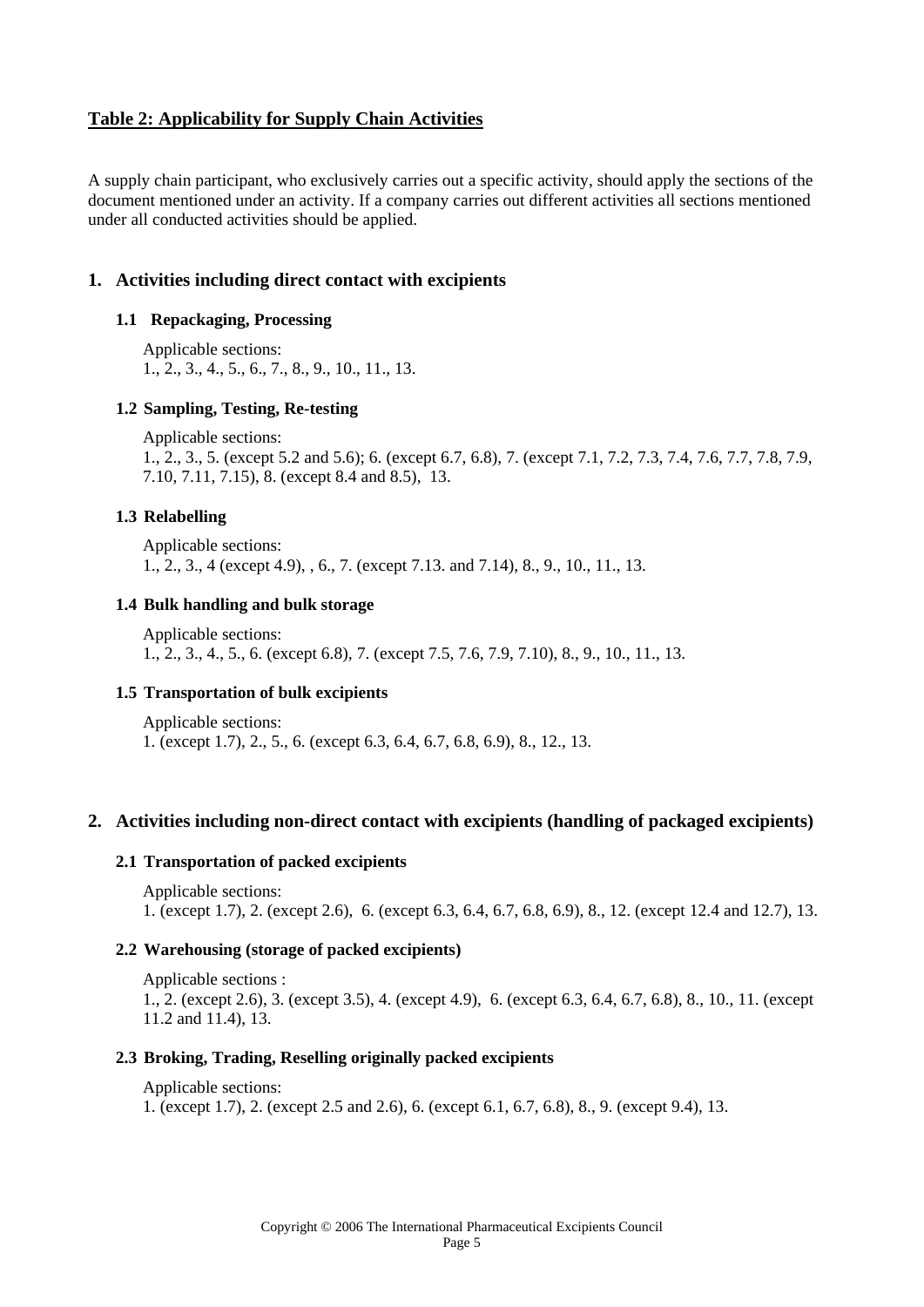|     | Good trade and distribution practices for pharmaceutical starting materials<br>(GTDP), WHO Technical Report Series, No. 917, 2003                                                                                                                                                                                                                                                                                                                                                                                                                                                      | <b>IPEC Good Distribution Practices Guide for Pharmaceutical Excipients 2006</b>                                                                                                                                                                                                                                                                                                                                                                                                                                                                                                                                                                                                                                                                                                                                                                                                                                                                                                                                                                                                                                                                                                  |
|-----|----------------------------------------------------------------------------------------------------------------------------------------------------------------------------------------------------------------------------------------------------------------------------------------------------------------------------------------------------------------------------------------------------------------------------------------------------------------------------------------------------------------------------------------------------------------------------------------|-----------------------------------------------------------------------------------------------------------------------------------------------------------------------------------------------------------------------------------------------------------------------------------------------------------------------------------------------------------------------------------------------------------------------------------------------------------------------------------------------------------------------------------------------------------------------------------------------------------------------------------------------------------------------------------------------------------------------------------------------------------------------------------------------------------------------------------------------------------------------------------------------------------------------------------------------------------------------------------------------------------------------------------------------------------------------------------------------------------------------------------------------------------------------------------|
| 1.  | <b>Quality Management</b>                                                                                                                                                                                                                                                                                                                                                                                                                                                                                                                                                              |                                                                                                                                                                                                                                                                                                                                                                                                                                                                                                                                                                                                                                                                                                                                                                                                                                                                                                                                                                                                                                                                                                                                                                                   |
| 1.1 | Within an organization quality assurance serves as a management tool. In<br>contractual situations quality assurance also serves to generate confidence in the<br>supplier. There should be a documented quality policy describing the overall<br>intentions and direction of the supplier regarding quality, as formally expressed<br>and authorized by management.                                                                                                                                                                                                                   | Parties involved in the excipient supply chain should establish a Quality<br>Management System to manage the quality of their products and services, in<br>order to maintain the original quality of the excipients. This is important when<br>opening the original manufacturer sealed containers, performing: bulk handling,<br>sampling, testing, processing (physical and chemical manipulation),<br>repackaging, or relabelling activities. As an essential prerequisite for any<br>Quality Management System, the top management should elaborate a corporate<br>quality philosophy (Quality Policy).                                                                                                                                                                                                                                                                                                                                                                                                                                                                                                                                                                       |
| 1.2 | Quality management should include:<br>an appropriate infrastructure or "quality system", encompassing the<br>$\bullet$<br>organizational structure, procedures, processes, and resources;<br>systematic actions necessary to ensure adequate confidence that a material<br>$\bullet$<br>(or service) and relevant documentation will satisfy given requirements for<br>quality. The totality of these actions is termed (quality assurance); and<br>a clear procedure for approving suppliers of pharmaceutical starting materials<br>$\bullet$<br>and services (for details see GMP). | A system should be in place to control documents and data that relate to the<br>requirements of the applicable Quality System. It is suggested to prepare a<br>Quality Manual stating the corporate Quality Policy and describing the Quality<br>Management System. This Quality Manual is the documented basis for the<br>Quality System. It describes the commitment of the participant involved in the<br>excipient distribution chain to the appropriate quality standards mentioned in<br>this document.<br>The Quality Manual should include at a minimum the following elements:<br>- scope of the Quality Management System,<br>- organisational structure,<br>- written procedures, processes and resources or reference to them, and<br>- a description of the sequence and interaction between the procedures and<br>departmental functions.<br>The Quality Management System should also include a procedure to verify that<br>any supplier of excipients, packaging materials or services has the capability to<br>consistently meet previously agreed requirements. This may include periodic<br>audits of the vendor's manufacturing facility if deemed necessary. |
| 1.3 | The system should cover quality assurance principles.                                                                                                                                                                                                                                                                                                                                                                                                                                                                                                                                  | See 1.2                                                                                                                                                                                                                                                                                                                                                                                                                                                                                                                                                                                                                                                                                                                                                                                                                                                                                                                                                                                                                                                                                                                                                                           |
| 1.4 | All parties involved in the manufacture and supply chain must share<br>responsibility for the quality and safety of the materials and products to ensure<br>that they are fit for their intended use.                                                                                                                                                                                                                                                                                                                                                                                  | Parties involved should share responsibility for assuring that the excipient<br>provided by the distributor conforms to the mutually agreed specification<br>requirements of the pharmaceutical manufacturer and/or is suitable for the<br>intended use of the excipient.                                                                                                                                                                                                                                                                                                                                                                                                                                                                                                                                                                                                                                                                                                                                                                                                                                                                                                         |
| 1.5 | The responsibilities placed on any one individual should not be so extensive as to<br>present any risk to quality. In the event of a supplier having a limited number of                                                                                                                                                                                                                                                                                                                                                                                                               | There should be an adequate number of qualified personnel available either in-<br>house or contractors to carry out all operations in compliance with this guide                                                                                                                                                                                                                                                                                                                                                                                                                                                                                                                                                                                                                                                                                                                                                                                                                                                                                                                                                                                                                  |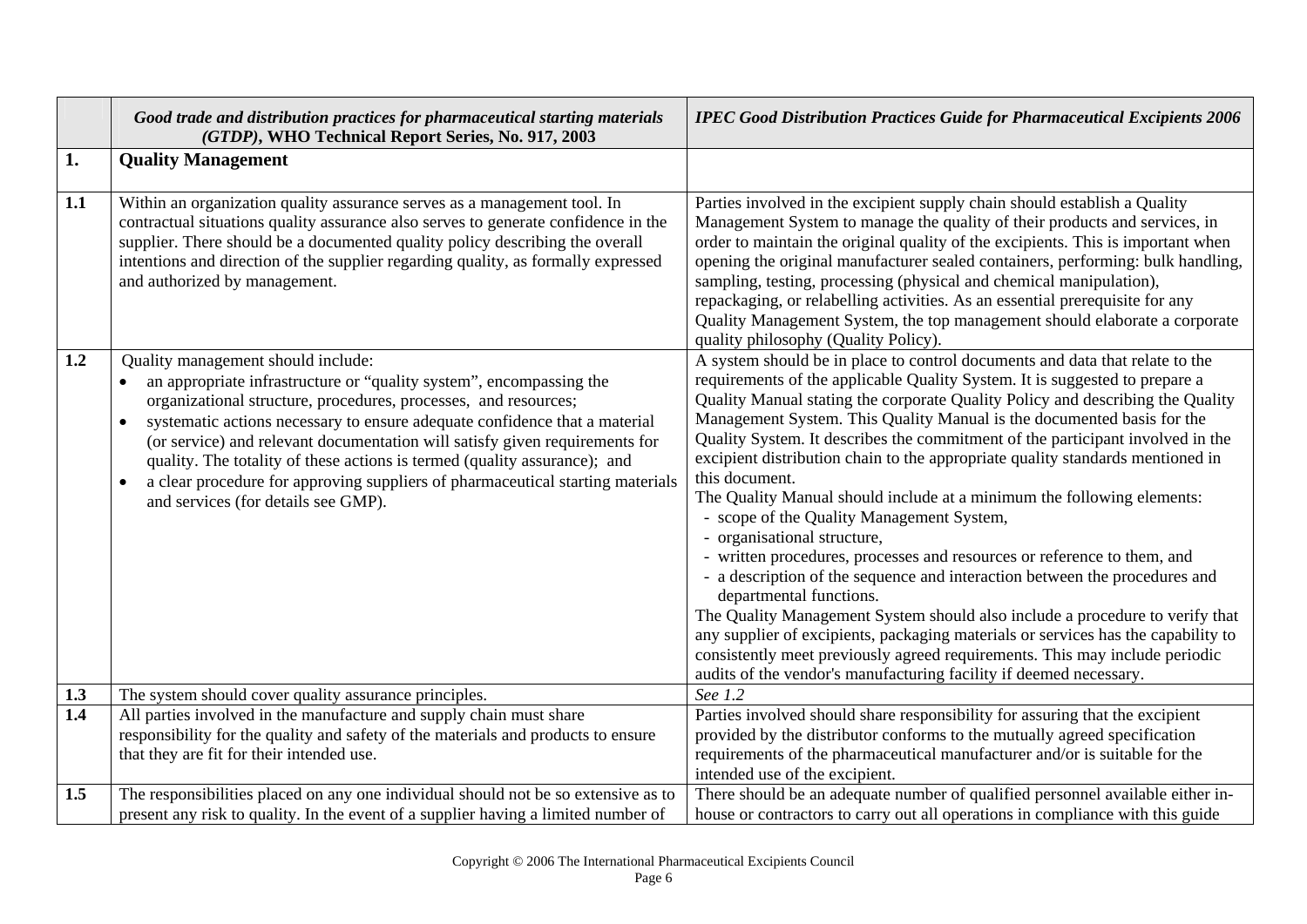|                | Good trade and distribution practices for pharmaceutical starting materials<br>(GTDP), WHO Technical Report Series, No. 917, 2003                                                                                                                                                                                                                                                                                                                                                        | <b>IPEC Good Distribution Practices Guide for Pharmaceutical Excipients 2006</b>                                                                                                                                                                                                                                                                                                                                                                                                              |
|----------------|------------------------------------------------------------------------------------------------------------------------------------------------------------------------------------------------------------------------------------------------------------------------------------------------------------------------------------------------------------------------------------------------------------------------------------------------------------------------------------------|-----------------------------------------------------------------------------------------------------------------------------------------------------------------------------------------------------------------------------------------------------------------------------------------------------------------------------------------------------------------------------------------------------------------------------------------------------------------------------------------------|
|                | staff, some duties may be delegated or contracted out to designated persons who<br>are appropriately qualified. There should, however, be no gaps or unexplained<br>overlaps related to the application of GTDP                                                                                                                                                                                                                                                                          | (refer to $2.2$ .)                                                                                                                                                                                                                                                                                                                                                                                                                                                                            |
| 1.6            | Where electronic commerce (e-commerce) is used defined procedures and<br>adequate systems should be in place to ensure traceability and confidence in the<br>quality of the material.                                                                                                                                                                                                                                                                                                    | See 6.10.                                                                                                                                                                                                                                                                                                                                                                                                                                                                                     |
| 1.7            | Authorized release procedures should be in place to ensure that material of an<br>appropriate quality is sourced from approved suppliers and released for its<br>intended purpose.                                                                                                                                                                                                                                                                                                       | If an excipient is provided only in originally sealed containers from the<br>manufacturer, no additional testing and batch release are required. Inspection of<br>the integrity of the packaging (including labelling) and seals should be carried<br>out. A copy of the manufacturer's quality documents (such as COA or COC)<br>should be provided for each delivery.                                                                                                                       |
| 1.8            | Inspection and certification of compliance with a quality system (such as<br>applicable International Standards Organization (ISO) series and hazard analysis<br>and critical control point (HACCP)) by external bodies is recommended.<br>However, this should not be seen as a substitute for the implementation of these<br>guidelines or for conforming with pharmaceutical GMP requirements, as<br>applicable.                                                                      | ISO or HACCP certification is not a mandatory requirement for excipient<br>manufacturers and other companies involved in the supply chain. These<br>standards should provide assurance that the excipient was produced and handled<br>in conformance with an appropriate quality management system (IPEC PQG<br>GMP Guide [2] is recommended).                                                                                                                                                |
| 1.9            | A system should be in place for the performance of regular internal audits with<br>the aim of continuous improvement. The findings of the audit and any corrective<br>actions taken should be documented and brought to the attention of the<br>responsible management.                                                                                                                                                                                                                  | Internal audits should be carried out at a frequency based on the status and<br>importance of the Quality Management System activity. Audits and follow up<br>actions should be carried out in accordance with documented procedures. Audit<br>results should be documented and discussed with management personnel having<br>responsibility in the area audited. Furthermore, corrective action and preventive<br>action should be undertaken on the non-conformities found.                 |
| $\overline{2}$ | <b>Organization and Personnel</b>                                                                                                                                                                                                                                                                                                                                                                                                                                                        |                                                                                                                                                                                                                                                                                                                                                                                                                                                                                               |
| 2.1            | There should be an adequate organizational structure and sufficient personnel<br>should be employed to carry out all the tasks for which the supplier is<br>responsible.                                                                                                                                                                                                                                                                                                                 | Self explanatory                                                                                                                                                                                                                                                                                                                                                                                                                                                                              |
| 2.2<br>2.3     | Individual responsibilities should be clearly defined, understood by the<br>individuals concerned and recorded in writing (as job descriptions or in a<br>contract). Certain activities, such as supervision over performance of activities in<br>accordance with local legislation, may require special attention. Personnel should<br>be suitably qualified and authorized to undertake their duties and responsibilities.<br>All personnel should be aware of the principles of GTDP. | Personnel performing work affecting the excipient quality, including third<br>parties, should have an adequate combination of training, education, and<br>experience to carry out that work. Levels of authorization should be clearly<br>defined in job descriptions. Records should be maintained listing the name,<br>address, and qualifications of any contracted service provider and the type of<br>service they provide.<br>Awareness of the principles includes this IPEC GDP Guide. |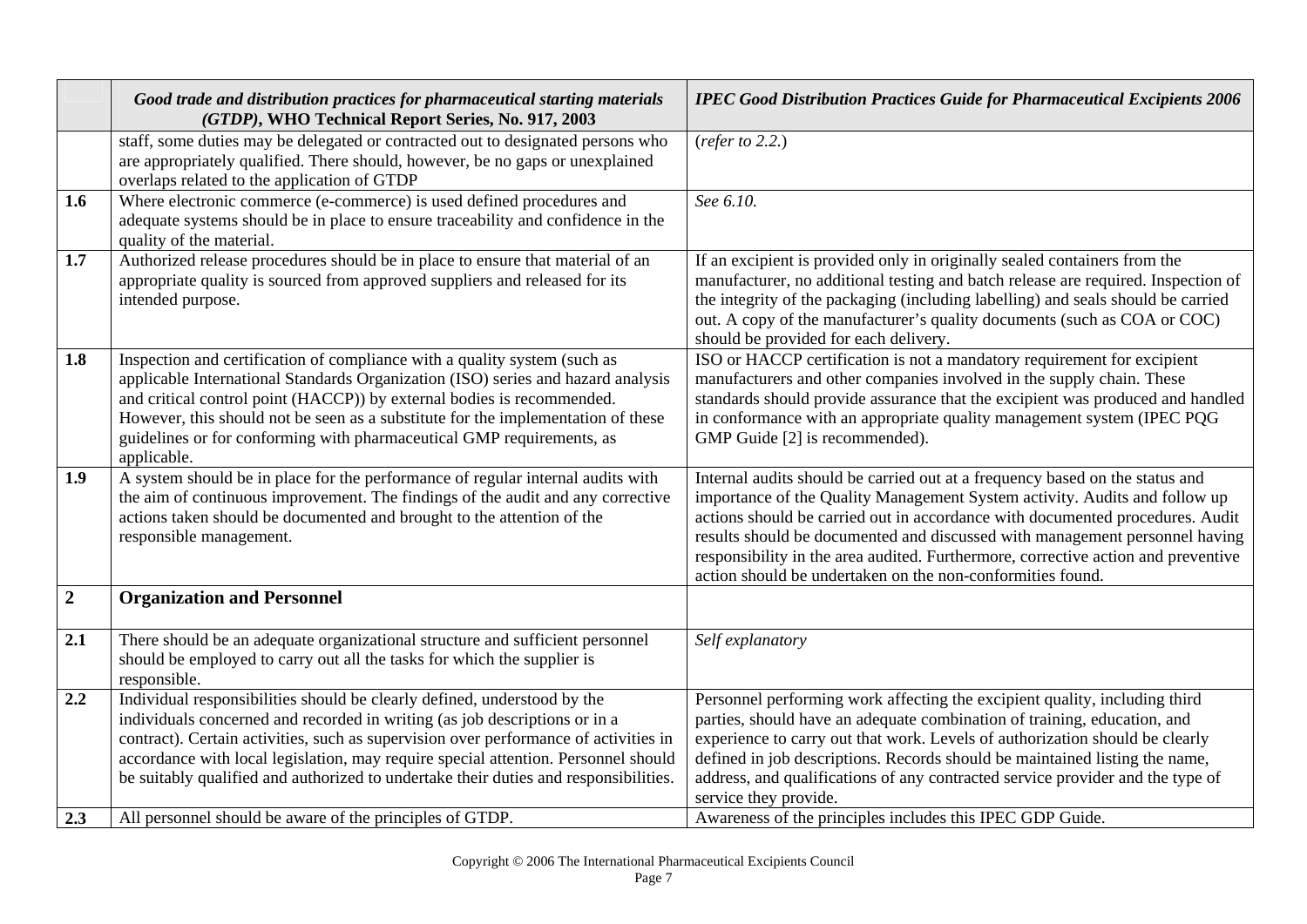|                     | Good trade and distribution practices for pharmaceutical starting materials<br>(GTDP), WHO Technical Report Series, No. 917, 2003                                                                                                                                                                  | <b>IPEC Good Distribution Practices Guide for Pharmaceutical Excipients 2006</b>                                                                                                                                                                                                                                                                                                                                                                                                                                                                                                                                                                                                                                                                                       |
|---------------------|----------------------------------------------------------------------------------------------------------------------------------------------------------------------------------------------------------------------------------------------------------------------------------------------------|------------------------------------------------------------------------------------------------------------------------------------------------------------------------------------------------------------------------------------------------------------------------------------------------------------------------------------------------------------------------------------------------------------------------------------------------------------------------------------------------------------------------------------------------------------------------------------------------------------------------------------------------------------------------------------------------------------------------------------------------------------------------|
| 2.4                 | Personnel should receive initial and continuing training relevant to their tasks.<br>All personnel should be motivated to support the establishment and maintenance<br>of quality standards.                                                                                                       | Quality standards applied should be part of a regular training program provided<br>by qualified individuals and the training should be documented. The extent of<br>training should be dependent upon the company's activities. All personnel<br>should receive initial and regular follow-up training according to the potential<br>impact of the activities on the excipient.                                                                                                                                                                                                                                                                                                                                                                                        |
| 2.5                 | Personnel dealing with hazardous materials (such as highly active, toxic,<br>infectious or sensitising materials) should be given specific training and should<br>be provided with the necessary protective equipment.                                                                             | Self explanatory                                                                                                                                                                                                                                                                                                                                                                                                                                                                                                                                                                                                                                                                                                                                                       |
| 2.6<br>$\mathbf{3}$ | Personnel who may be exposed to materials from open containers should<br>maintain good hygiene, have no open wounds and be equipped with an<br>appropriate protective outfit, such as gloves, masks and goggles.<br><b>Premises</b>                                                                | To protect excipients from contamination by personnel activities such as<br>handling of unpacked excipient while performing operations like excipient<br>sampling, bulk handling and repackaging personnel should:<br>- wear clean protective apparel such as head, face, hand, and arm coverings,<br>as necessary;<br>remove or cover jewellery and other loose items;<br>store and consume food, drink, tobacco products and similar items only in<br>certain designated areas;<br>receive an adequate and continued personal hygiene training to practice<br>good sanitation and health habits;<br>be instructed to report to supervisory personnel any health conditions that<br>may have an adverse effect on excipients.                                         |
| 3.1                 | Premises must be located, designed, constructed, adapted and maintained to suit                                                                                                                                                                                                                    | Extract from IPEC PQG GMP Guide 2006 [2], chapter 6.3.1:                                                                                                                                                                                                                                                                                                                                                                                                                                                                                                                                                                                                                                                                                                               |
|                     | the operations to be carried out. Their layout and design must aim to minimize<br>the risk of errors and permit effective cleaning and maintenance in order to avoid<br>cross-contamination, mix-ups, build-up of dust or dirt and, in general, any<br>adverse effect on the quality of materials. | (For the word "manufacturing" read "handling".)<br><b>Buildings and Facilities</b><br>The prevention of contamination should be considered in the design of the<br>manufacturing processes and facilities, particularly where the excipient is<br>exposed. Buildings and facilities used in the production, processing, packaging,<br>testing, or storage of an excipient should be maintained in a good state of<br>repair and should be of suitable size, construction, and location to facilitate<br>cleaning, maintenance, and correct operation, appropriate to the type of<br>processing.<br>Manufacturing processes associated with the production of highly sensitizing or<br>toxic products (e.g. herbicides, pesticides etc.) should be located in dedicated |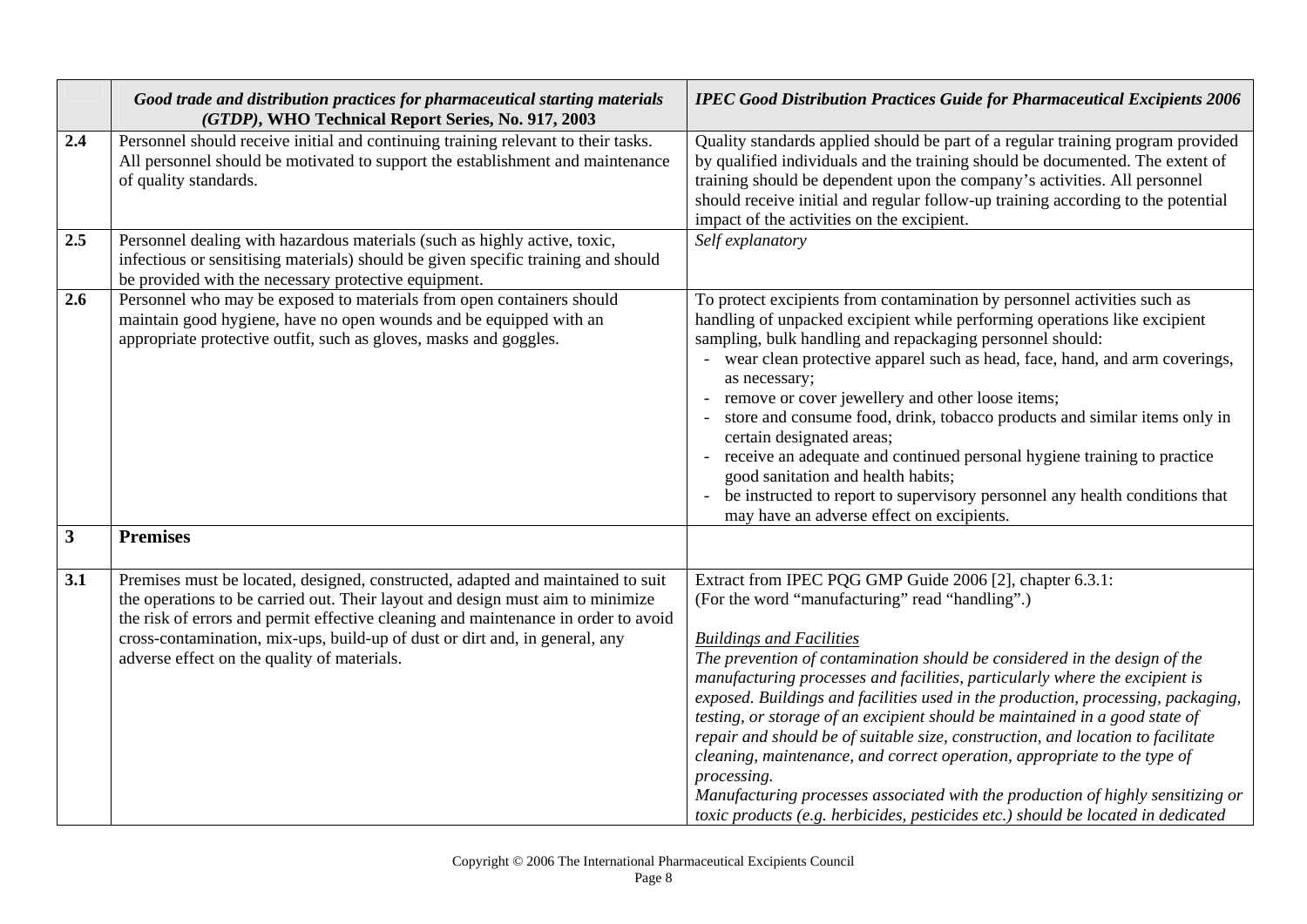|                         | Good trade and distribution practices for pharmaceutical starting materials<br>(GTDP), WHO Technical Report Series, No. 917, 2003                                                                                                                                                                                                                | <b>IPEC Good Distribution Practices Guide for Pharmaceutical Excipients 2006</b>                                                                                                                                                                                                                                                                                                                                                                                                                                         |
|-------------------------|--------------------------------------------------------------------------------------------------------------------------------------------------------------------------------------------------------------------------------------------------------------------------------------------------------------------------------------------------|--------------------------------------------------------------------------------------------------------------------------------------------------------------------------------------------------------------------------------------------------------------------------------------------------------------------------------------------------------------------------------------------------------------------------------------------------------------------------------------------------------------------------|
|                         |                                                                                                                                                                                                                                                                                                                                                  | facilities or equipment separate from that used for excipient manufacture. If this<br>is not possible, then appropriate measures (e.g. cleaning, inactivation) should<br>be implemented to avoid cross-contamination and the effectiveness of these<br>measures should be demonstrated.<br>There should be adequate facilities for the testing of raw materials, packaging<br>components, intermediates, and finished excipients.                                                                                        |
| 3.2                     | Measures should be in place to prevent unauthorized persons from entering the<br>premises.                                                                                                                                                                                                                                                       | Self explanatory                                                                                                                                                                                                                                                                                                                                                                                                                                                                                                         |
| 3.3                     | Premises should be designed and equipped so as to afford maximum protection<br>against the entry of insects, rodents or other animals.                                                                                                                                                                                                           | Extract from IPEC PQG GMP Guide 2006 [2], chapter 6.4.4:<br><b>Pest Control</b><br>Buildings should be free from infestation by rodents, birds, insects, and other<br>vermin. Some raw materials, particularly botanicals, may contain some<br>unavoidable contamination, such as rodent or other animal filth or infestation.<br>The manufacturer should have sufficient control methods to prevent the<br>increase of such contamination or infestation in holding areas or its spread to<br>other areas of the plant. |
| 3.4                     | Suitable supporting facilities and utilities (such as air control, lighting and<br>ventilation) should be in place and appropriate to the activities performed.                                                                                                                                                                                  | Self explanatory                                                                                                                                                                                                                                                                                                                                                                                                                                                                                                         |
| 3.5                     | There should normally be a separate sampling area for pharmaceutical starting<br>materials in a controlled environment. If sampling is performed in the storage<br>area, it should be conducted in such a way as to prevent contamination or cross-<br>contamination. Adequate cleaning procedures should be in place for the sampling<br>areas. | Self explanatory                                                                                                                                                                                                                                                                                                                                                                                                                                                                                                         |
| $\overline{\mathbf{4}}$ | <b>Warehousing and Storage</b>                                                                                                                                                                                                                                                                                                                   |                                                                                                                                                                                                                                                                                                                                                                                                                                                                                                                          |
|                         | GSP is applicable in all circumstances in which and all areas where materials are<br>stored.                                                                                                                                                                                                                                                     | GSP – Good Storage Practice [3]                                                                                                                                                                                                                                                                                                                                                                                                                                                                                          |
| 4.1                     | There should be authorized procedures describing the activities relating to the<br>receipt, storage and distribution of materials.                                                                                                                                                                                                               | Written procedures should describe receipt of the excipient, its storage and<br>further dispatch.<br>Some considerations (that may not be applicable in all situations) are:<br>Receipt: visual inspection of the container (packaged or bulk) integrity,<br>confirmation of material identity from the label against documentation,<br>evidence of infestation;<br>- Storage: cleanliness of excipient storage area, accuracy of the inventory                                                                          |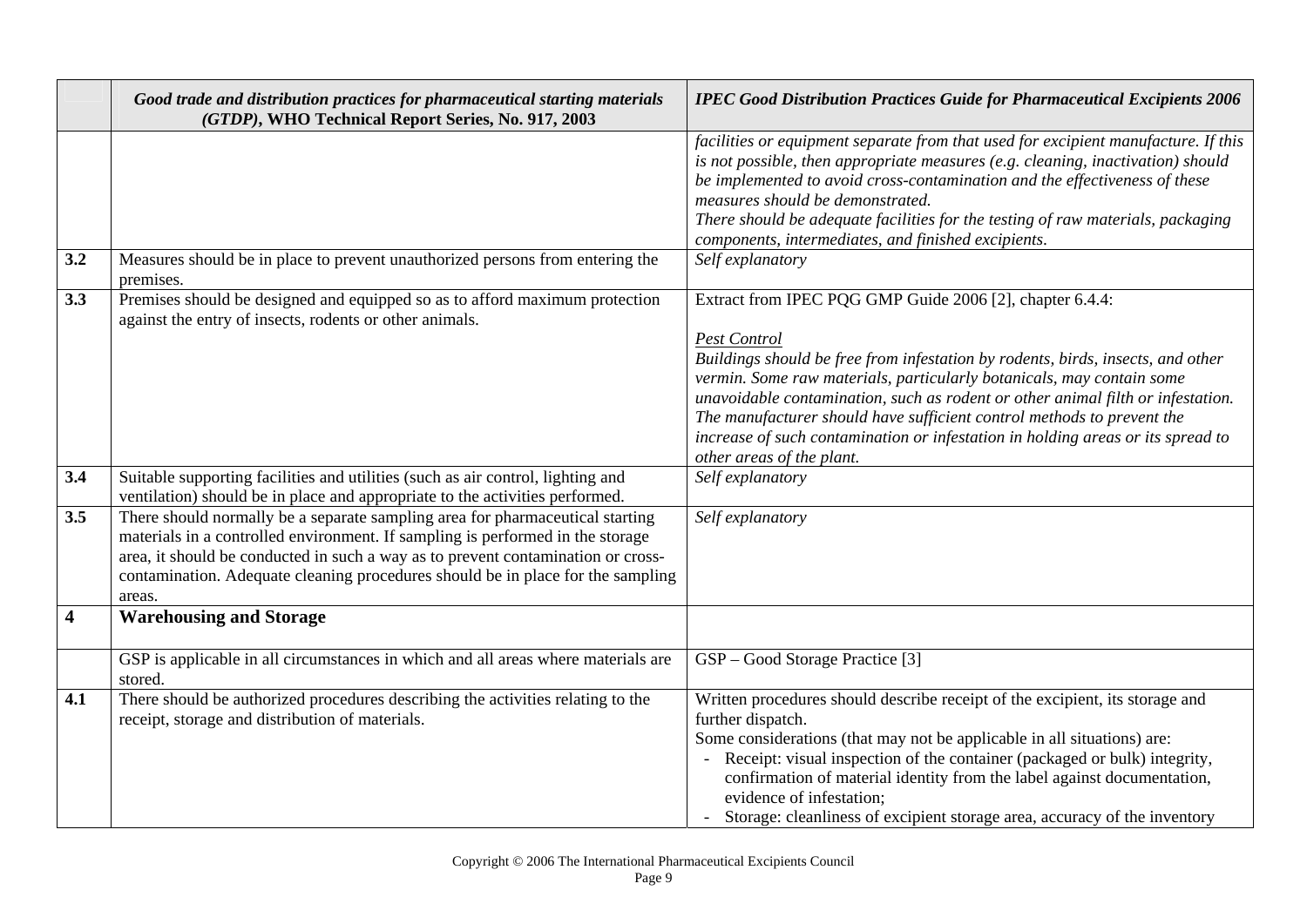|      | Good trade and distribution practices for pharmaceutical starting materials<br>(GTDP), WHO Technical Report Series, No. 917, 2003                                                                                                                                                             | <b>IPEC Good Distribution Practices Guide for Pharmaceutical Excipients 2006</b>                                                                                                                                                                                                          |
|------|-----------------------------------------------------------------------------------------------------------------------------------------------------------------------------------------------------------------------------------------------------------------------------------------------|-------------------------------------------------------------------------------------------------------------------------------------------------------------------------------------------------------------------------------------------------------------------------------------------|
|      |                                                                                                                                                                                                                                                                                               | locator system;<br>Dispatch: truck cleanliness, tracking records, verification of correct<br>material by matching excipient label against dispatch documentation,<br>cleanliness of containers, and transport equipment.                                                                  |
| 4.2  | Storage areas should be of sufficient capacity to allow orderly storage of the<br>various categories of materials.                                                                                                                                                                            | Excipients should be stored in a manner to protect their quality as well as their<br>packaging and labelling. The facility should be organized in a manner to<br>facilitate selection of designated materials. Excipients should be stored in<br>conformance with safety requirements.    |
| 4.3  | Receipt and dispatch bays should be equipped with the means to protect materials<br>from the weather. Reception areas should be designed and equipped to allow<br>containers of incoming materials to be cleaned before storage if necessary.                                                 | Protection from adverse environmental conditions should be considered as a<br>minimum requirement (e.g. roof or shelter) but specified storage conditions<br>should be met when required.                                                                                                 |
| 4.4  | Segregated areas should be provided for the storage of rejected, recalled and<br>returned material, including those with damaged packaging.                                                                                                                                                   | See 4.2                                                                                                                                                                                                                                                                                   |
| 4.5  | Segregated areas and materials should be appropriately identified.                                                                                                                                                                                                                            | Segregation can be achieved through physical or computer control with<br>appropriate systems in place.                                                                                                                                                                                    |
| 4.6  | The required storage conditions as specified for the product should be maintained<br>within acceptable limits. The storage areas should be kept clean and dry.                                                                                                                                | see 4.2                                                                                                                                                                                                                                                                                   |
| 4.7  | Where special storage conditions are required (e.g. particular requirements for<br>temperature or humidity) these should be provided, monitored and recorded.                                                                                                                                 | An assessment should be conducted to confirm that designated conditions could<br>be met. Records should demonstrate on-going conformance to specified<br>conditions. In such cases recorders should be installed. Separate air-conditioned<br>areas should be considered where necessary. |
| 4.8  | Highly active materials, narcotics, other dangerous drugs and substances<br>presenting special risks of abuse, fire or explosion should be stored in safe,<br>dedicated and secure areas. In addition international conventions and national<br>legislation may apply.                        | Self explanatory                                                                                                                                                                                                                                                                          |
| 4.9  | Special attention should be given to the design, use, cleaning and maintenance of<br>all equipment for bulk handling and storage, such as tanks and silos.                                                                                                                                    | See 5.1                                                                                                                                                                                                                                                                                   |
| 4.10 | Spillages should be cleaned as soon as possible to prevent possible cross-<br>contamination and hazard.                                                                                                                                                                                       | Self explanatory                                                                                                                                                                                                                                                                          |
| 4.11 | Provision should be made for the proper and safe storage of waste materials<br>awaiting disposal. Toxic substances and flammable materials should be stored in<br>suitably designed, separate, closed containers in enclosed areas, taking into<br>account the relevant national legislation. | See sections 4.2, 4.4, 4.5 and 4.8.                                                                                                                                                                                                                                                       |
| 4.12 | A system should be in place to ensure that those materials due to expire first are<br>sold or distributed first (Earliest Expiry/First Out (EEFO)). Where no expiry                                                                                                                           | Self explanatory                                                                                                                                                                                                                                                                          |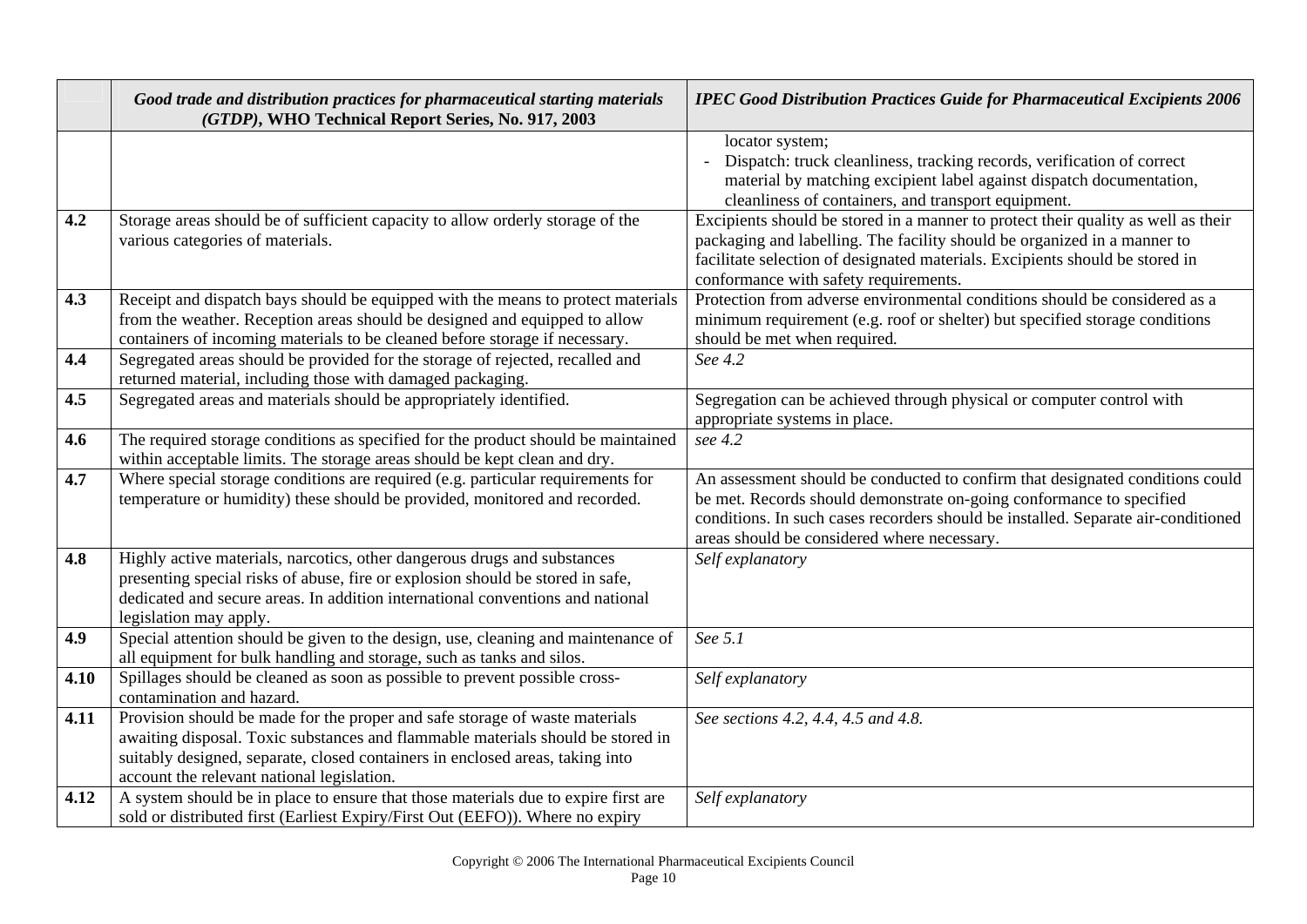|                | Good trade and distribution practices for pharmaceutical starting materials<br>(GTDP), WHO Technical Report Series, No. 917, 2003                                                                                                                                                                                              | <b>IPEC Good Distribution Practices Guide for Pharmaceutical Excipients 2006</b>                                                                                                                                                                                                                                                                                                                                                                                                                                                                                                                                                                                                                                                                                                                                                                                                                                                                                                                                                                                                                                                                                                                                                                                                                                                                                                                                                                                                                                                                                                                                                                                                                                                                                          |
|----------------|--------------------------------------------------------------------------------------------------------------------------------------------------------------------------------------------------------------------------------------------------------------------------------------------------------------------------------|---------------------------------------------------------------------------------------------------------------------------------------------------------------------------------------------------------------------------------------------------------------------------------------------------------------------------------------------------------------------------------------------------------------------------------------------------------------------------------------------------------------------------------------------------------------------------------------------------------------------------------------------------------------------------------------------------------------------------------------------------------------------------------------------------------------------------------------------------------------------------------------------------------------------------------------------------------------------------------------------------------------------------------------------------------------------------------------------------------------------------------------------------------------------------------------------------------------------------------------------------------------------------------------------------------------------------------------------------------------------------------------------------------------------------------------------------------------------------------------------------------------------------------------------------------------------------------------------------------------------------------------------------------------------------------------------------------------------------------------------------------------------------|
|                | dates are specified for the materials, the First In/First Out (FIFO) principle should                                                                                                                                                                                                                                          |                                                                                                                                                                                                                                                                                                                                                                                                                                                                                                                                                                                                                                                                                                                                                                                                                                                                                                                                                                                                                                                                                                                                                                                                                                                                                                                                                                                                                                                                                                                                                                                                                                                                                                                                                                           |
| 4.13           | be applied.<br>Storage areas should be clean and free from accumulated waste and from vermin.<br>A written sanitation programme should be available, indicating the frequency of<br>cleaning and the methods to be used to clean the premises and storage areas.<br>There should also be a written programme for pest control. | There should be records to show when inspections were made including<br>observations of the findings for vermin and all pest control activities. Materials<br>used for control of vermin should not adversely affect the Excipient (see also<br>$3.3$ ).                                                                                                                                                                                                                                                                                                                                                                                                                                                                                                                                                                                                                                                                                                                                                                                                                                                                                                                                                                                                                                                                                                                                                                                                                                                                                                                                                                                                                                                                                                                  |
| $\overline{5}$ | Equipment                                                                                                                                                                                                                                                                                                                      |                                                                                                                                                                                                                                                                                                                                                                                                                                                                                                                                                                                                                                                                                                                                                                                                                                                                                                                                                                                                                                                                                                                                                                                                                                                                                                                                                                                                                                                                                                                                                                                                                                                                                                                                                                           |
| 5.1            | Equipment must be located, designed, constructed, adapted, used and maintained<br>to suit the operations to be carried out. Defective equipment should not be used,<br>and should either be removed or labelled as defective. Equipment should be<br>disposed of in such a way as to prevent any misuse.                       | Extract from IPEC PQG GMP Guide 2006 [2], chapter 6.3.2:<br>Equipment<br>Equipment used in the production, processing, packaging, testing, or storage of<br>an excipient should be maintained in a good state of repair and should be of<br>suitable size, construction, and location to facilitate cleaning, maintenance, and<br>correct operation, depending on the type of processing (e.g. batch vs.<br>continuous).<br>Equipment should be commissioned before use to ensure that it is functioning as<br>intended.<br>Where equipment is located outdoors there should be suitable control to<br>minimise the risk to excipient quality from the environment (e.g. processing<br>within a closed system).<br><b>Equipment Construction</b><br>Process equipment should be constructed so that contact surfaces will not be<br>reactive, additive, or absorptive and thus not alter the quality of the excipient.<br>Substances required for operation, such as lubricants or coolants, should<br>preferably not come into contact with raw materials, packaging materials,<br>intermediates, or finished excipients. Where contact is possible, substances<br>suitable for use in food applications should be utilised.<br>Equipment should be designed to minimize the possibility of contamination<br>caused by direct operator contact in such activities as the unloading of<br>centrifuge bags, use of transfer hoses (particularly those used to transfer<br>powders), and the operation of drying equipment and pumps. The sanitary<br>design of transfer and processing equipment should be evaluated. Equipment<br>with moving parts should be assessed in regard to the integrity of seals and<br>packing materials to control the risk of contamination. |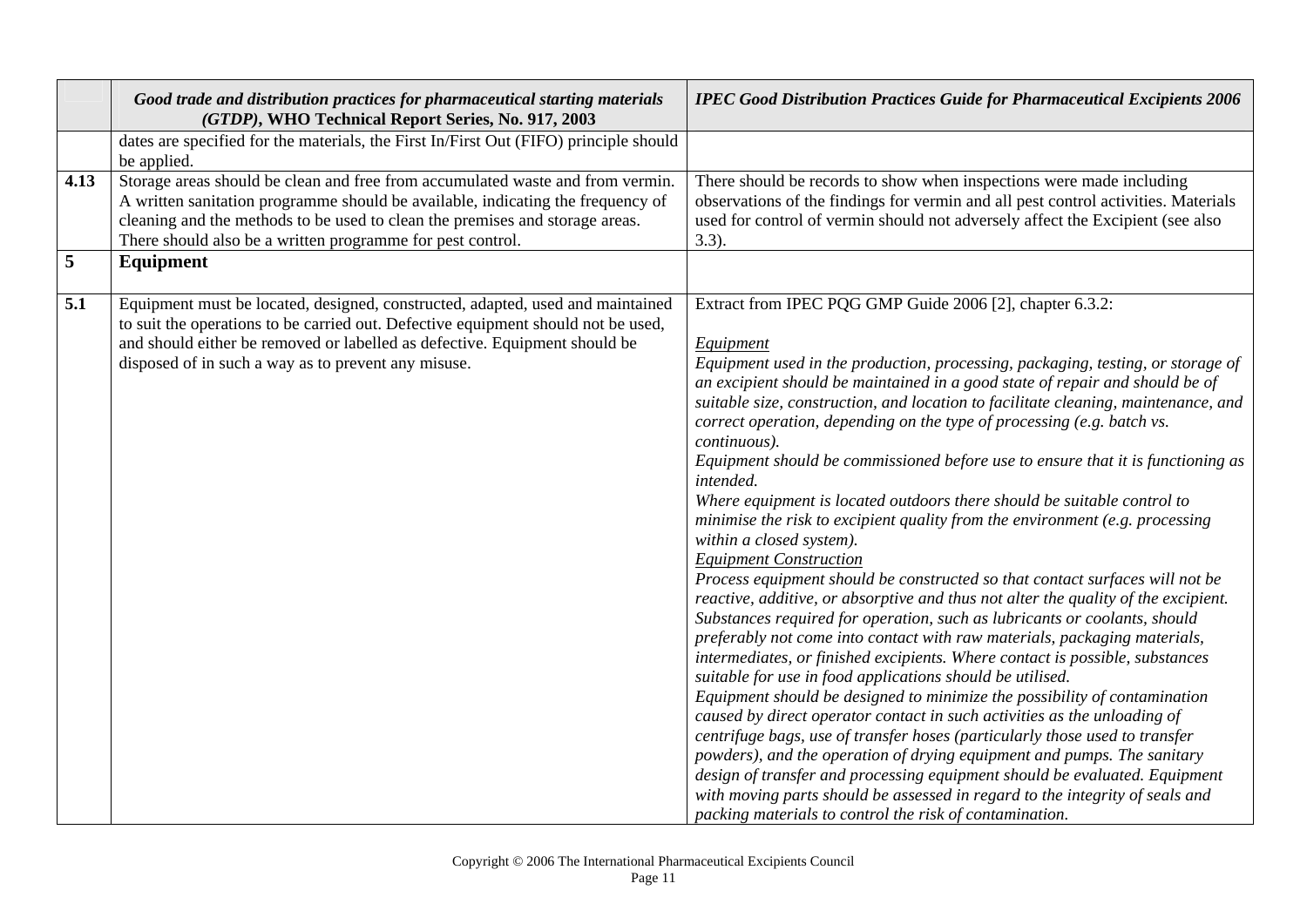|     | Good trade and distribution practices for pharmaceutical starting materials<br>(GTDP), WHO Technical Report Series, No. 917, 2003                                                                                                             | <b>IPEC Good Distribution Practices Guide for Pharmaceutical Excipients 2006</b>                                                                                                                                                                                                                                                                                                                                                                                                                                                                                                                                                                                                                                                                                                                                                                            |
|-----|-----------------------------------------------------------------------------------------------------------------------------------------------------------------------------------------------------------------------------------------------|-------------------------------------------------------------------------------------------------------------------------------------------------------------------------------------------------------------------------------------------------------------------------------------------------------------------------------------------------------------------------------------------------------------------------------------------------------------------------------------------------------------------------------------------------------------------------------------------------------------------------------------------------------------------------------------------------------------------------------------------------------------------------------------------------------------------------------------------------------------|
| 5.2 | The layout, design and use of equipment must aim to minimize the risk of errors                                                                                                                                                               | <b>Equipment Maintenance</b><br>Documented procedures should be established and followed for maintenance of<br>critical equipment used in the production, processing, packaging, testing, or<br>holding of the excipient. There should be records of quality critical equipment<br>use and maintenance. These records can be in the form of a log, computer<br>database, or other appropriate documentation.<br>Self explanatory                                                                                                                                                                                                                                                                                                                                                                                                                            |
|     | and to permit effective cleaning and maintenance to avoid cross-contamination,<br>build-up of dust or dirt and any adverse effect on the quality of materials.                                                                                |                                                                                                                                                                                                                                                                                                                                                                                                                                                                                                                                                                                                                                                                                                                                                                                                                                                             |
| 5.3 | Fixed pipework should be clearly labelled to indicate the contents and, where<br>applicable, the direction of flow.                                                                                                                           | Self explanatory                                                                                                                                                                                                                                                                                                                                                                                                                                                                                                                                                                                                                                                                                                                                                                                                                                            |
| 5.4 | All services, piping and devices should be adequately marked and special<br>attention paid to the provision of non-interchangeable connections or adaptors for<br>dangerous gases, liquids and other materials.                               | Self explanatory                                                                                                                                                                                                                                                                                                                                                                                                                                                                                                                                                                                                                                                                                                                                                                                                                                            |
| 5.5 | Balances and other measuring equipment of an appropriate range and precision<br>should be available and should be calibrated on a scheduled basis.                                                                                            | There should be procedures in place for calibration and means to verify<br>calibration status. Calibration records should be maintained.                                                                                                                                                                                                                                                                                                                                                                                                                                                                                                                                                                                                                                                                                                                    |
| 5.6 | Procedures should be in place for the operation and maintenance of equipment.<br>Lubricants and other materials used on surfaces that come into direct contact with<br>the materials should be of the appropriate grade, e.g. food-grade oil. | See 5.1.                                                                                                                                                                                                                                                                                                                                                                                                                                                                                                                                                                                                                                                                                                                                                                                                                                                    |
| 5.7 | Washing and cleaning equipment should be chosen and used such that it cannot<br>be a source of contamination.                                                                                                                                 | Self explanatory                                                                                                                                                                                                                                                                                                                                                                                                                                                                                                                                                                                                                                                                                                                                                                                                                                            |
| 5.8 | Dedicated equipment should be used where possible when handling and/or<br>processing pharmaceutical starting materials. Where non-dedicated equipment is<br>used cleaning validation should be performed.                                     | When non-dedicated equipment coming in direct contact with the product is<br>used for excipient handling (e.g. storage tanks, bulk trucks, pipes and hoses,<br>repackaging equipment etc.; see also 7.7), appropriate cleaning procedures and<br>effective cleaning schedules should be maintained and recorded. Multi-purpose<br>equipment should only be used again after verification of the cleaning<br>efficiency. Cleaning efficiency should be verified by e.g.:<br>- testing the final rinse after cleaning for residues of the previous product or,<br>- checking the equipment after cleaning for residues of the previous product<br>or alternatively,<br>- by testing each batch for residues of the previous product handled with the<br>same equipment<br>in order to avoid contamination and carry-over of previously processed<br>products. |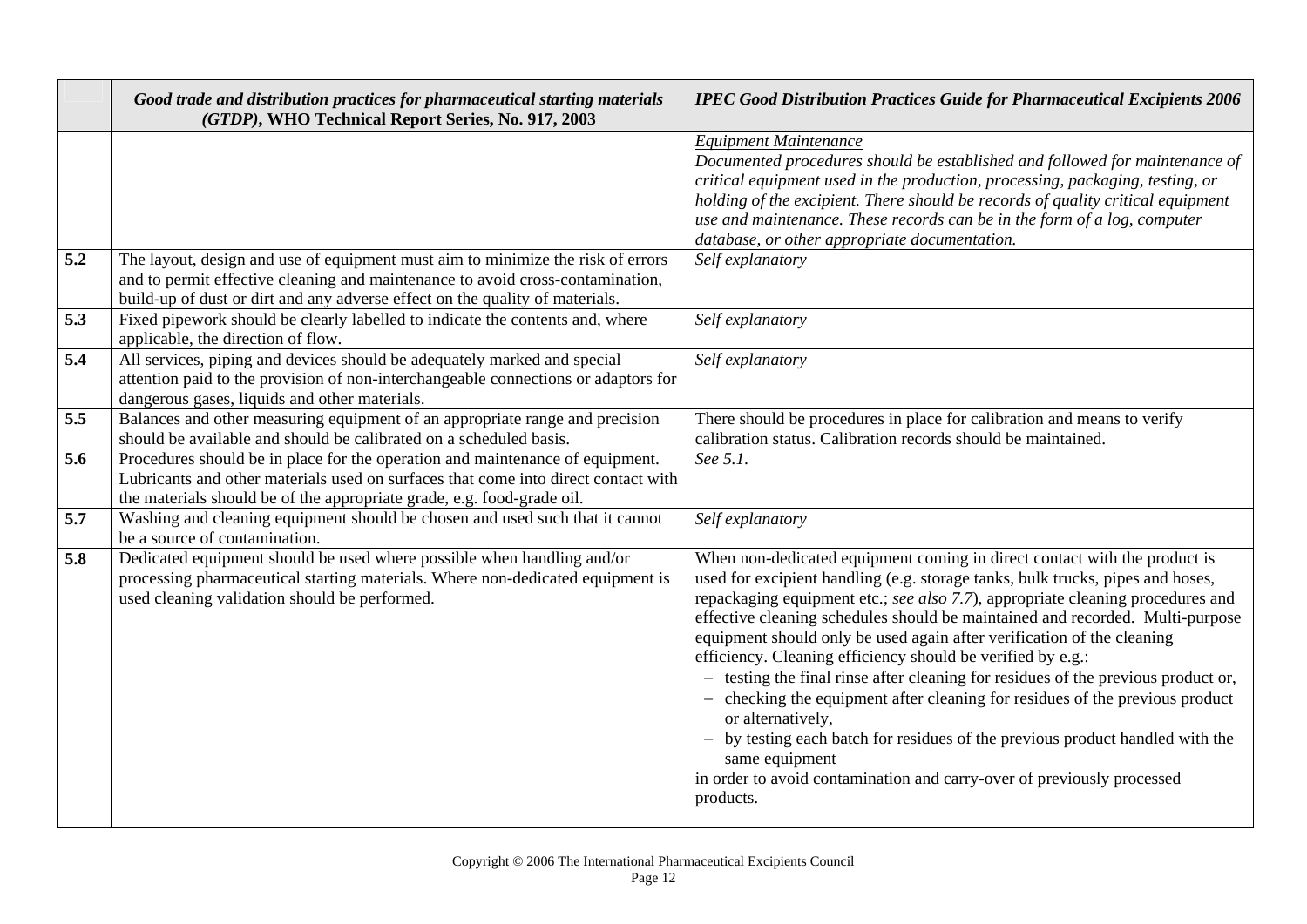|     | Good trade and distribution practices for pharmaceutical starting materials<br>(GTDP), WHO Technical Report Series, No. 917, 2003                                                                                                                                                                                                                                                                                           | <b>IPEC Good Distribution Practices Guide for Pharmaceutical Excipients 2006</b>                                                                                                                                                                                                                                                                                                                                                                                                                                                                                                                                                                                                                                                                                                                                                                                                                                                                                                                                                                 |
|-----|-----------------------------------------------------------------------------------------------------------------------------------------------------------------------------------------------------------------------------------------------------------------------------------------------------------------------------------------------------------------------------------------------------------------------------|--------------------------------------------------------------------------------------------------------------------------------------------------------------------------------------------------------------------------------------------------------------------------------------------------------------------------------------------------------------------------------------------------------------------------------------------------------------------------------------------------------------------------------------------------------------------------------------------------------------------------------------------------------------------------------------------------------------------------------------------------------------------------------------------------------------------------------------------------------------------------------------------------------------------------------------------------------------------------------------------------------------------------------------------------|
| 6   | <b>Documentation</b>                                                                                                                                                                                                                                                                                                                                                                                                        |                                                                                                                                                                                                                                                                                                                                                                                                                                                                                                                                                                                                                                                                                                                                                                                                                                                                                                                                                                                                                                                  |
| 6.1 | Documents, in particular instructions and procedures relating to any activity that<br>might have an impact on the quality of materials, should be designed, completed,<br>reviewed and distributed with care. Documents should be completed, approved,<br>signed and dated by appropriate authorized persons and should not be changed<br>without authorization.                                                            | Self explanatory                                                                                                                                                                                                                                                                                                                                                                                                                                                                                                                                                                                                                                                                                                                                                                                                                                                                                                                                                                                                                                 |
| 6.2 | Documents should have unambiguous contents: their title, nature and purpose<br>should be clearly stated. They should be laid out in an orderly manner and be<br>easy to check.                                                                                                                                                                                                                                              | A revision history of documents should be readily available.                                                                                                                                                                                                                                                                                                                                                                                                                                                                                                                                                                                                                                                                                                                                                                                                                                                                                                                                                                                     |
| 6.3 | Original Certificates of Analysis (COAs) should accompany materials supplied<br>by manufacturers to suppliers. COAs issued by the manufacturer should indicate<br>which results were obtained by testing the original material and which results<br>came from skip lot testing. The use of the Model COA as adopted by the WHO<br>Expert Committee on Specifications for Pharmaceutical Preparations is<br>recommended [5]. | A distributor should not change the original title and data of the COA or other<br>quality documents. Whenever possible, the original manufacturer's<br>documentation should be used, or transcription of data should be verified. The<br>original manufacturing site should be identified by name or unique identifier on<br>the COA or any other document agreed upon with the customer.<br>Additional data resulting from analyses conducted by the distributor should be<br>provided with clear indication of the source of data. Quality documents should<br>allow traceability back to the manufacturer, along with a contact reference.<br>If any lot mixing is carried out, COAs from manufacturers are no longer valid<br>and the distributor should perform analyses in its own laboratory or at a named<br>and qualified contract laboratory. Otherwise the distributor can supply a<br>certificate of compliance (COC), provided that all other repackaging and<br>storage activities are carried out according to these guidelines. |
| 6.4 | Before any material is sold or distributed, the supplier should ensure that the<br>COAs and results are available and that the results are within the required<br>specifications. Alternatively the customer should be informed without delay of<br>the results as soon as these become available. For each shipment the COA should<br>be forwarded to the pharmaceutical product manufacturer.                             | Self explanatory                                                                                                                                                                                                                                                                                                                                                                                                                                                                                                                                                                                                                                                                                                                                                                                                                                                                                                                                                                                                                                 |
| 6.5 | The original manufacturer and intermediaries handling the material should<br>always be traceable and the information available to authorities and end-users,<br>downstream and upstream.                                                                                                                                                                                                                                    | Self explanatory                                                                                                                                                                                                                                                                                                                                                                                                                                                                                                                                                                                                                                                                                                                                                                                                                                                                                                                                                                                                                                 |
| 6.6 | Mechanisms should exist to allow for transfer of information, including the<br>transfer of quality or regulatory information between a manufacturer and a<br>customer, and of information to the regulatory authority upon request.                                                                                                                                                                                         | Self explanatory                                                                                                                                                                                                                                                                                                                                                                                                                                                                                                                                                                                                                                                                                                                                                                                                                                                                                                                                                                                                                                 |
| 6.7 | Labels applied to containers should be clear, unambiguous, permanently fixed                                                                                                                                                                                                                                                                                                                                                | Self explanatory                                                                                                                                                                                                                                                                                                                                                                                                                                                                                                                                                                                                                                                                                                                                                                                                                                                                                                                                                                                                                                 |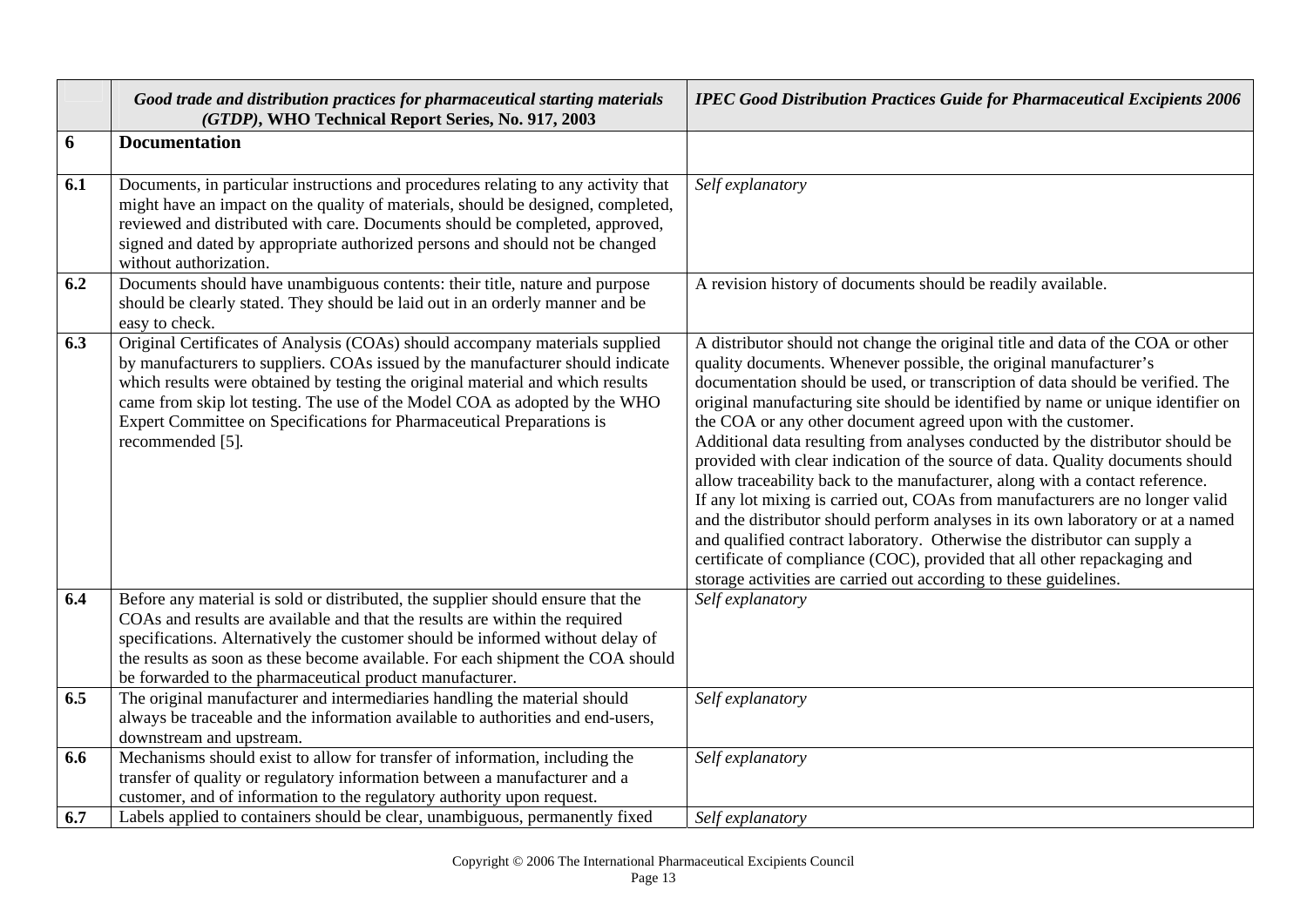|                | Good trade and distribution practices for pharmaceutical starting materials<br>(GTDP), WHO Technical Report Series, No. 917, 2003                                                                                                                                                                                                                                                                                                                                                                                                                                                                                                                                                                                                                                                                                                | <b>IPEC Good Distribution Practices Guide for Pharmaceutical Excipients 2006</b>                                                                                                                                                                                                                                                                                                                                                                                       |
|----------------|----------------------------------------------------------------------------------------------------------------------------------------------------------------------------------------------------------------------------------------------------------------------------------------------------------------------------------------------------------------------------------------------------------------------------------------------------------------------------------------------------------------------------------------------------------------------------------------------------------------------------------------------------------------------------------------------------------------------------------------------------------------------------------------------------------------------------------|------------------------------------------------------------------------------------------------------------------------------------------------------------------------------------------------------------------------------------------------------------------------------------------------------------------------------------------------------------------------------------------------------------------------------------------------------------------------|
|                | and in the company's agreed format. The information on the label should be<br>indelible.                                                                                                                                                                                                                                                                                                                                                                                                                                                                                                                                                                                                                                                                                                                                         |                                                                                                                                                                                                                                                                                                                                                                                                                                                                        |
| 6.8            | Each container should be identified by labelling bearing at least the following<br>information:<br>- the name of the pharmaceutical starting material, including grade and<br>reference to pharmacopoeias, where relevant;<br>if applicable, with the International Nonproprietary Names (INNs);<br>$\overline{\phantom{m}}$<br>the amount (weight or volume);<br>$\overline{\phantom{m}}$<br>the batch number assigned by the original manufacturer or the batch<br>number assigned by the repacker, if the material has been repacked<br>and relabelled;<br>the retest date or expiry date (where applicable);<br>any special storage conditions;<br>$\overline{\phantom{m}}$<br>handling precautions, where necessary;<br>identification of the original manufacturing site; and<br>name and contact details of the supplier. | Label generating systems and procedures should be controlled and documented.<br>Appropriate verification and records should be maintained.<br>If agreed upon with the pharmaceutical customer information about the original<br>manufacturing site may also be provided in other ways or on other documents.                                                                                                                                                           |
| 6.9            | Relevant storage, handling and safety data sheets should be available.                                                                                                                                                                                                                                                                                                                                                                                                                                                                                                                                                                                                                                                                                                                                                           | Self explanatory                                                                                                                                                                                                                                                                                                                                                                                                                                                       |
| 6.10           | Records must be kept and must be readily available upon request in accordance<br>with GSP [3].                                                                                                                                                                                                                                                                                                                                                                                                                                                                                                                                                                                                                                                                                                                                   | The security and methods of archiving and retrieval of such records should be<br>considered.                                                                                                                                                                                                                                                                                                                                                                           |
| $\overline{7}$ | <b>Repackaging and relabelling</b>                                                                                                                                                                                                                                                                                                                                                                                                                                                                                                                                                                                                                                                                                                                                                                                               |                                                                                                                                                                                                                                                                                                                                                                                                                                                                        |
| 7.1            | Operations, such as combining into a homogeneous batch, repackaging and/or<br>relabelling, are manufacturing processes and their performance should therefore<br>follow GMP.                                                                                                                                                                                                                                                                                                                                                                                                                                                                                                                                                                                                                                                     | Processes where excipients are exposed to the environment such as transferring<br>excipient from one container to another, e.g. from bulk equipment to storage<br>tanks/silos or from storage tanks/silos into containers, are critical for product<br>quality. Under these conditions excipients may be contaminated with other<br>products, lubricants, cleaners or any other foreign matters. To minimize these<br>risks IPEC PQG GMP principles should be applied. |
| 7.2            | Special attention should be given to the following points:                                                                                                                                                                                                                                                                                                                                                                                                                                                                                                                                                                                                                                                                                                                                                                       | Special attention should be given to the following points:                                                                                                                                                                                                                                                                                                                                                                                                             |
|                | prevention of contamination, cross-contamination and mix-ups;                                                                                                                                                                                                                                                                                                                                                                                                                                                                                                                                                                                                                                                                                                                                                                    | Contamination, cross-contamination and mix-ups should be avoided by<br>using suitable equipment and cleaning procedures according to the<br>recommendations of chapter 5 of this document and with adequate labeling.<br>Environmental conditions and repackaging procedures should be designed to<br>avoid contamination and cross-contamination during repackaging and<br>relabelling operations. Filtered air in the repackaging area should be                     |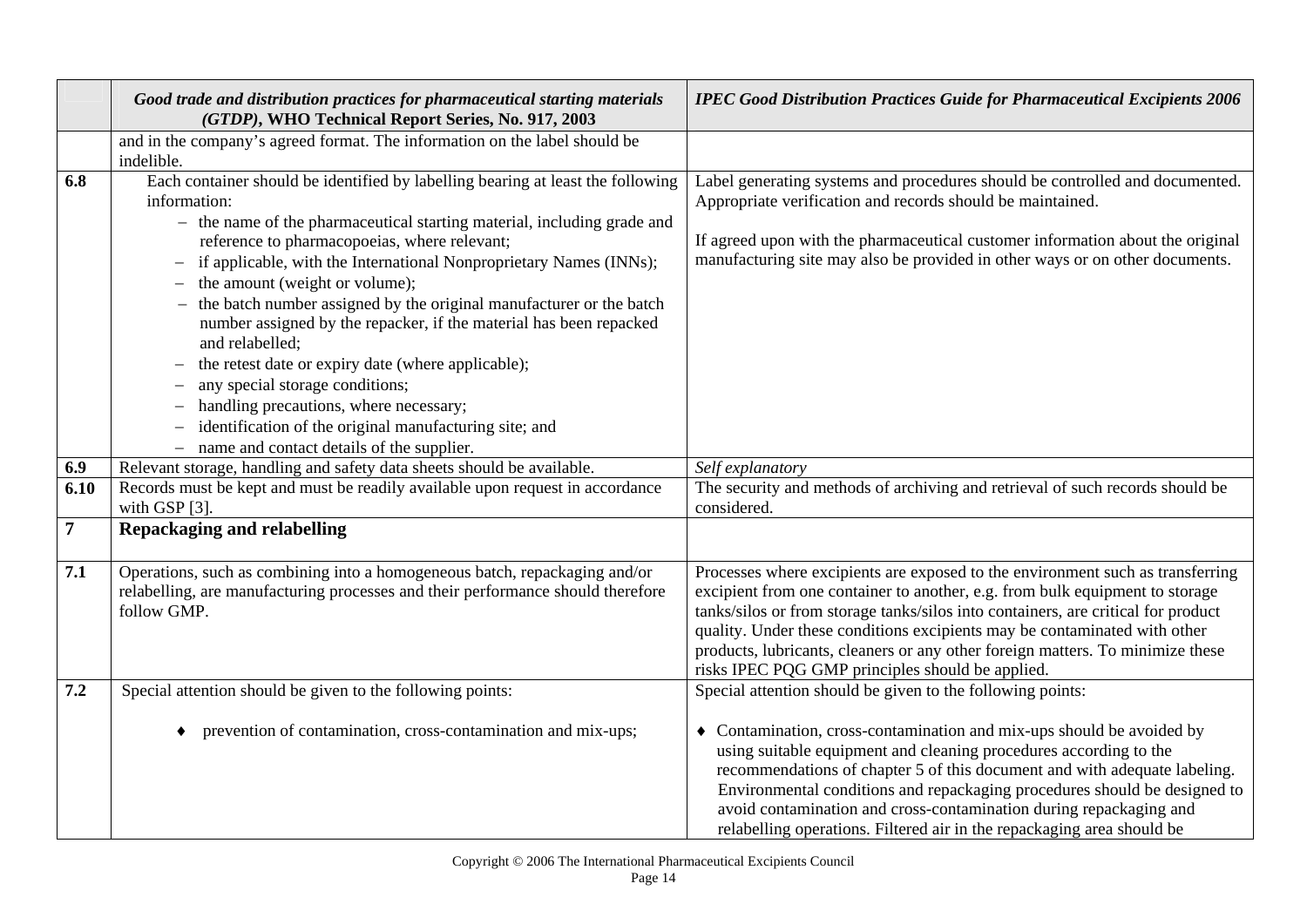| Good trade and distribution practices for pharmaceutical starting materials<br>(GTDP), WHO Technical Report Series, No. 917, 2003                         | <b>IPEC Good Distribution Practices Guide for Pharmaceutical Excipients 2006</b>                                                                                                                                                                                                                                                                                                                                                                                                                                                                                                                                                                                                                |
|-----------------------------------------------------------------------------------------------------------------------------------------------------------|-------------------------------------------------------------------------------------------------------------------------------------------------------------------------------------------------------------------------------------------------------------------------------------------------------------------------------------------------------------------------------------------------------------------------------------------------------------------------------------------------------------------------------------------------------------------------------------------------------------------------------------------------------------------------------------------------|
|                                                                                                                                                           | considered where necessary for the product. Protective clothing for the<br>operators should be clearly defined.                                                                                                                                                                                                                                                                                                                                                                                                                                                                                                                                                                                 |
| security of stocks of labels, line clearance checks, on-line<br>inspections, destruction of excess batch-printed labels;                                  | • Labels should be printed with a controlled system ensuring that all necessary<br>information is correct (see 6.8). Sufficient crosschecks should be installed to<br>ensure proper data transfer. A procedure should be installed to avoid mis-<br>labeling. Therefore printing and usage of labels should be a restricted<br>process. All labelling operations (e.g. generating, printing, storage, usage,<br>destruction) should always be recorded. Labelled containers should be<br>inspected and surplus labels should be destroyed to avoid any misuse. If<br>labels will not be printed just-in-time, security stock should be controlled<br>and limited access should be defined.      |
| good sanitation and hygiene practices;                                                                                                                    | • Repackaging and relabelling processes should be carried out in an<br>environment clean enough to avoid contamination. It should be clearly<br>defined where and how an excipient will be repackaged and relabelled.<br>Personnel involved in repackaging processes should wear clean protective<br>apparel such as head, face, hand, and arm coverings, if necessary and<br>practice appropriate personnel hygiene (e.g. hand disinfection, following<br>health requirements, health monitoring, covering exposed jewellery).<br>Personnel should be trained on special hygiene requirements. Training<br>should be recorded. Repackaging areas should be regularly cleaned and<br>sanitized. |
| maintaining batch integrity (normally mixing of different batches of<br>the same solid material should not be done);                                      | • Where new batch numbers are assigned, traceability to original batch<br>numbers should be ensured by proper documentation. Assigning one batch<br>number to containers of different batches complying with the same<br>specification is an unacceptable practice (see also 7.3 and 7.4).                                                                                                                                                                                                                                                                                                                                                                                                      |
| as part of batch records all labels that were removed from the<br>original container during operations, and a sample of the new label,<br>should be kept; | $\blacklozenge$ Self explanatory                                                                                                                                                                                                                                                                                                                                                                                                                                                                                                                                                                                                                                                                |
| if more than one batch of label is used in one operation, samples of<br>each batch should be kept; and                                                    | $\blacklozenge$ Self explanatory                                                                                                                                                                                                                                                                                                                                                                                                                                                                                                                                                                                                                                                                |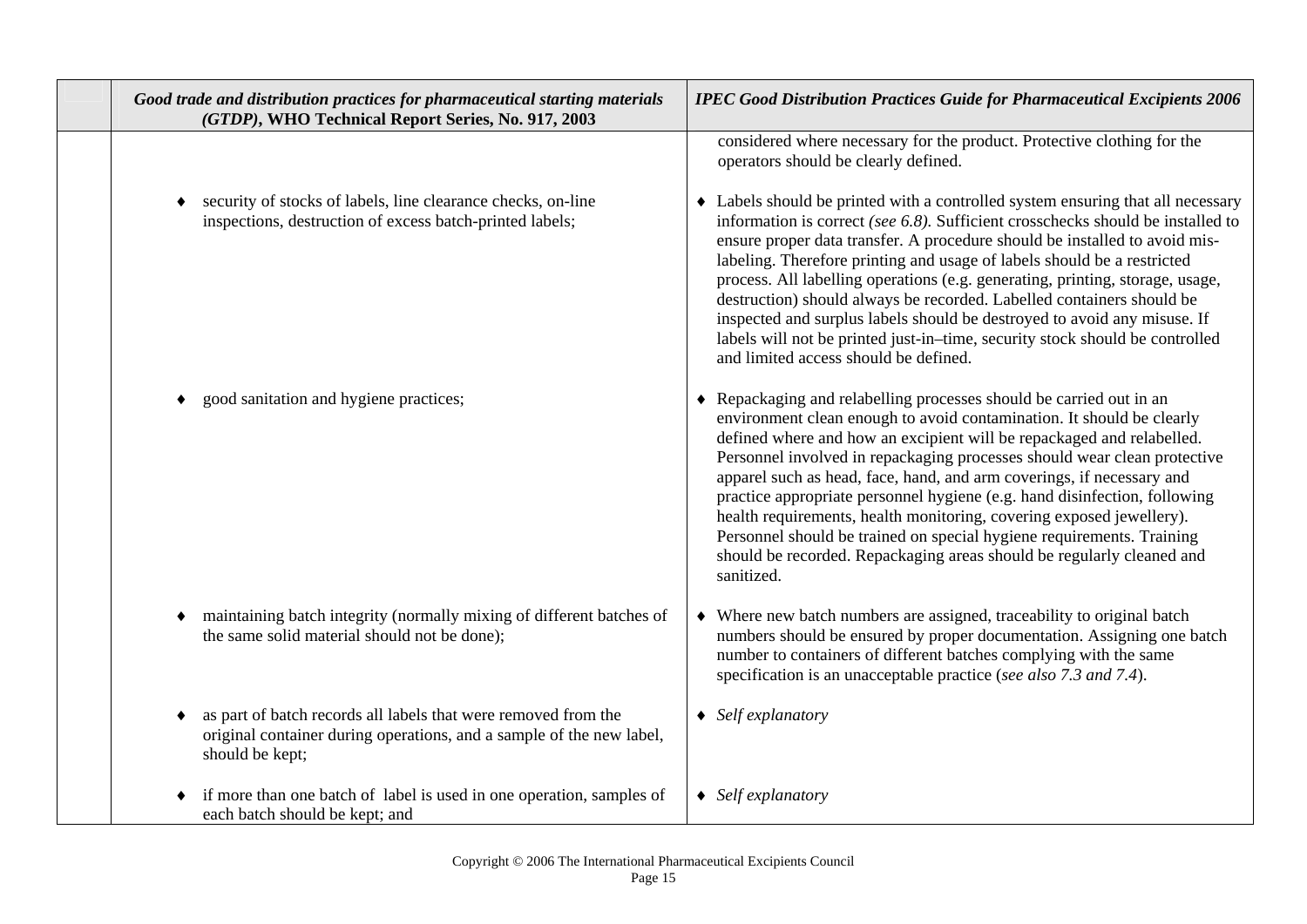|            | Good trade and distribution practices for pharmaceutical starting materials<br>(GTDP), WHO Technical Report Series, No. 917, 2003                                                                                                                                                                                                                                                                                                                                                                                                                                                                                                                                                                                                                                                                       | <b>IPEC Good Distribution Practices Guide for Pharmaceutical Excipients 2006</b>                                                                                                                                                                                                                                                                                                                                                                                                                                                                                                                                                                                                                                                                  |
|------------|---------------------------------------------------------------------------------------------------------------------------------------------------------------------------------------------------------------------------------------------------------------------------------------------------------------------------------------------------------------------------------------------------------------------------------------------------------------------------------------------------------------------------------------------------------------------------------------------------------------------------------------------------------------------------------------------------------------------------------------------------------------------------------------------------------|---------------------------------------------------------------------------------------------------------------------------------------------------------------------------------------------------------------------------------------------------------------------------------------------------------------------------------------------------------------------------------------------------------------------------------------------------------------------------------------------------------------------------------------------------------------------------------------------------------------------------------------------------------------------------------------------------------------------------------------------------|
|            | maintaining product identity and integrity.                                                                                                                                                                                                                                                                                                                                                                                                                                                                                                                                                                                                                                                                                                                                                             | • All repackaging and relabelling processes should be designed and carried out<br>to avoid commingling and carry-over and to ensure full traceability of the<br>excipients back to the original manufacturer and traceability downstream to<br>the final customer. Every step should be sufficiently recorded by responsible<br>personnel. Name of operator, date and time of every step should also be<br>recorded. This should also be ensured if computerized systems are used.<br>All repackaging and relabelling requirements should be defined in written<br>procedures.                                                                                                                                                                    |
| 7.3        | When different batches of a material from the same original manufacturing site<br>are received by a distributor and combined into a homogenous batch, the<br>conformity of each batch with its specification should be confirmed before it is<br>added.                                                                                                                                                                                                                                                                                                                                                                                                                                                                                                                                                 | Blending of batches or lots of excipients that individually do not conform to<br>specifications, with other lots that do conform (in an attempt to salvage, or hide<br>adulterated material) is not an acceptable practice.<br>A batch can only be homogenous when conforming material is thoroughly<br>mixed. Mixing to form a homogeneous batch is a manufacturing step and<br>should be defined in a written procedure. Mixing should always be controlled<br>and homogeneity should be verified and documented.                                                                                                                                                                                                                               |
| 7.4<br>7.5 | Only materials from the same manufacturing site received by a distributor and<br>conforming to the same specifications can be mixed. If different batches of the<br>same material are mixed to form a homogeneous batch it should be defined as a<br>new batch, tested and supplied with a batch certificate of analysis. In such cases<br>the customer should be informed that the material supplied is a mixture of<br>manufacturers' batches. The supplied material must have a certificate of<br>conformity to a specification at date of supply.<br>In all cases the original COA of the original manufacturer should be provided. If<br>retesting is done, both the original and the new COA should be provided. The<br>batch referred to on the new COA should be traceable to the original COA. | See also 7.1<br>The blending process should be verified to ensure that it will not impact the<br>quality of the excipient. The blended excipient should be tested to ensure<br>conformance to the specification and to provide data for the Certificate of<br>Analysis (COA). A Certificate of Conformity (COC) may be appropriate under<br>certain circumstances with appropriate controls in place.<br>Quality documents accompanying deliveries should be subject to an agreement<br>between distributor and final customer.<br>In case of retesting, analytical methods of the original manufacturer and/or<br>pharmacopoeia methods should be applied. Where other methods are applied,<br>these should be agreed upon between both parties. |
| 7.6        | Repackaging of materials should be carried out with primary packaging materials<br>for which the quality and suitability have been established to be equal to or better<br>than those of the original container. The approval of the supplier is necessary for<br>the packaging material used for the repackaging.                                                                                                                                                                                                                                                                                                                                                                                                                                                                                      | Primary packaging material specifications should be established and a written<br>procedure should clearly define primary packaging materials for each individual<br>excipient based upon the excipients stability.<br>If the same type of packaging material is used for repackaging then it should be<br>equivalent to that used by the original manufacturer. In such cases the re-<br>packager and distributor may rely on the manufacturer's stability evaluation and                                                                                                                                                                                                                                                                         |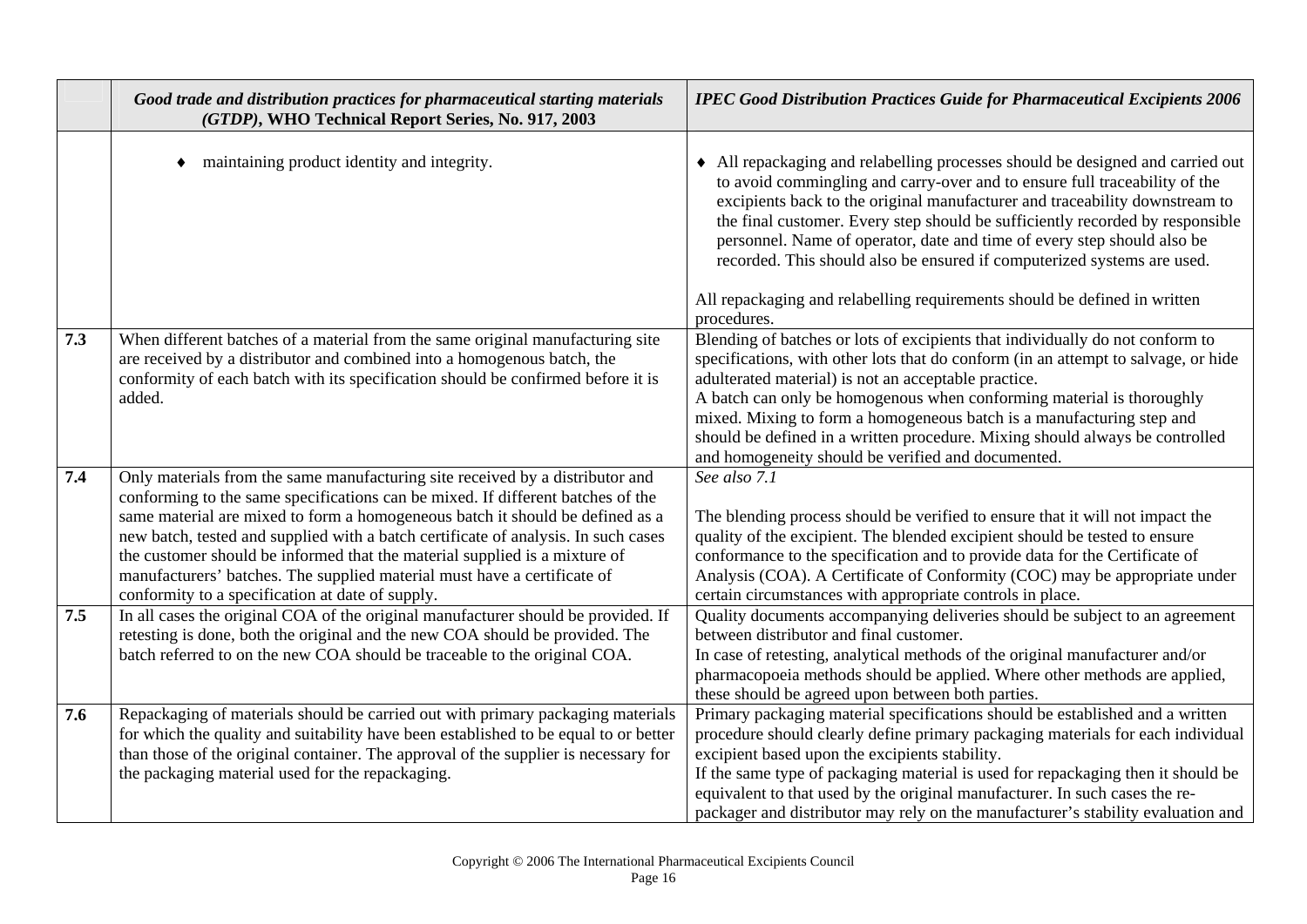|      | Good trade and distribution practices for pharmaceutical starting materials<br>(GTDP), WHO Technical Report Series, No. 917, 2003                                                                                                                                                                                                                | <b>IPEC Good Distribution Practices Guide for Pharmaceutical Excipients 2006</b>                                                                                                                                                                                                                                                                                                                                                                                                                                                                                                                                                                                                                                                                                                                                                                                                                                                                                                                                                                          |
|------|--------------------------------------------------------------------------------------------------------------------------------------------------------------------------------------------------------------------------------------------------------------------------------------------------------------------------------------------------|-----------------------------------------------------------------------------------------------------------------------------------------------------------------------------------------------------------------------------------------------------------------------------------------------------------------------------------------------------------------------------------------------------------------------------------------------------------------------------------------------------------------------------------------------------------------------------------------------------------------------------------------------------------------------------------------------------------------------------------------------------------------------------------------------------------------------------------------------------------------------------------------------------------------------------------------------------------------------------------------------------------------------------------------------------------|
| 7.7  | The re-use of containers should be discouraged unless they have been cleaned                                                                                                                                                                                                                                                                     | assign the same shelf life for the excipient.<br>When primary packaging material differs from the original manufacturer's<br>primary packaging material or if the head space increases significantly, an<br>evaluation of the container and its closure system should demonstrate that it is<br>adequate to protect the excipient from deterioration and contamination beyond<br>its established specification for the shelf life (re-test or expiration period)<br>defined by the excipient manufacturer. Otherwise the shelf life defined by the<br>manufacturer cannot be transferred to the repackaged material. The need for<br>stability studies should be confirmed.<br>Storage and handling procedures should be installed which protect containers<br>and closures and minimise the risk of contamination, damage or deterioration,<br>and which will avoid mix-ups (e.g. between containers that have different<br>specifications but are similar in appearance).<br>Returned containers may have unknown residues from other than the intended |
|      | using a validated procedure. Recycled containers should not be used unless there<br>is evidence that the quality of the material packed will not be adversely affected.                                                                                                                                                                          | use. Therefore, use of new containers is recommended for excipients. However,<br>if containers are reused, a procedure should demonstrate a rationale for cleaning<br>procedures for specific excipients and their different types of container (see also<br>5.8). There should be an agreement defining the specific conditions (e.g.<br>handling, sealing, cleaning) of reuse between distributor and customer. If<br>returnable excipient containers are reused, all previous labelling should be<br>removed or defaced.                                                                                                                                                                                                                                                                                                                                                                                                                                                                                                                               |
| 7.8  | Materials should be repackaged only if efficient environmental control exists to<br>ensure that there is no possibility of contamination, cross-contamination,<br>degradation, physicochemical changes and/or mix-ups. The quality of air<br>supplied to the area should be suitable for the activities performed, e.g. efficient<br>filtration. | Environmental controls should ensure that temperature, humidity and<br>cleanliness of air and equipment are appropriate to avoid any contamination or<br>deterioration of the excipient. It is recommended to define the necessary<br>environmental conditions for the repackaging of each excipient.<br>Environmental control is a specialist subject and experts should be consulted.<br>(see also section $2.6$ ).                                                                                                                                                                                                                                                                                                                                                                                                                                                                                                                                                                                                                                     |
| 7.9  | Suitable procedures should be followed to ensure proper label control.                                                                                                                                                                                                                                                                           | Procedures should be implemented to ensure that the correct quantity of labels<br>are printed and issued and that labels contain the necessary information. The<br>procedure should also define that labels are reconciled and any excess labels<br>immediately destroyed or returned to controlled storage and appropriately<br>recorded. Repackaging and relabelling facilities should be inspected<br>immediately prior to use, ensuring that all materials that are not required for the<br>next repackaging operation have been removed.                                                                                                                                                                                                                                                                                                                                                                                                                                                                                                             |
| 7.10 | Containers of repackaged material and relabelled containers should bear both the                                                                                                                                                                                                                                                                 | If agreed upon with the pharmaceutical customer, information about the original                                                                                                                                                                                                                                                                                                                                                                                                                                                                                                                                                                                                                                                                                                                                                                                                                                                                                                                                                                           |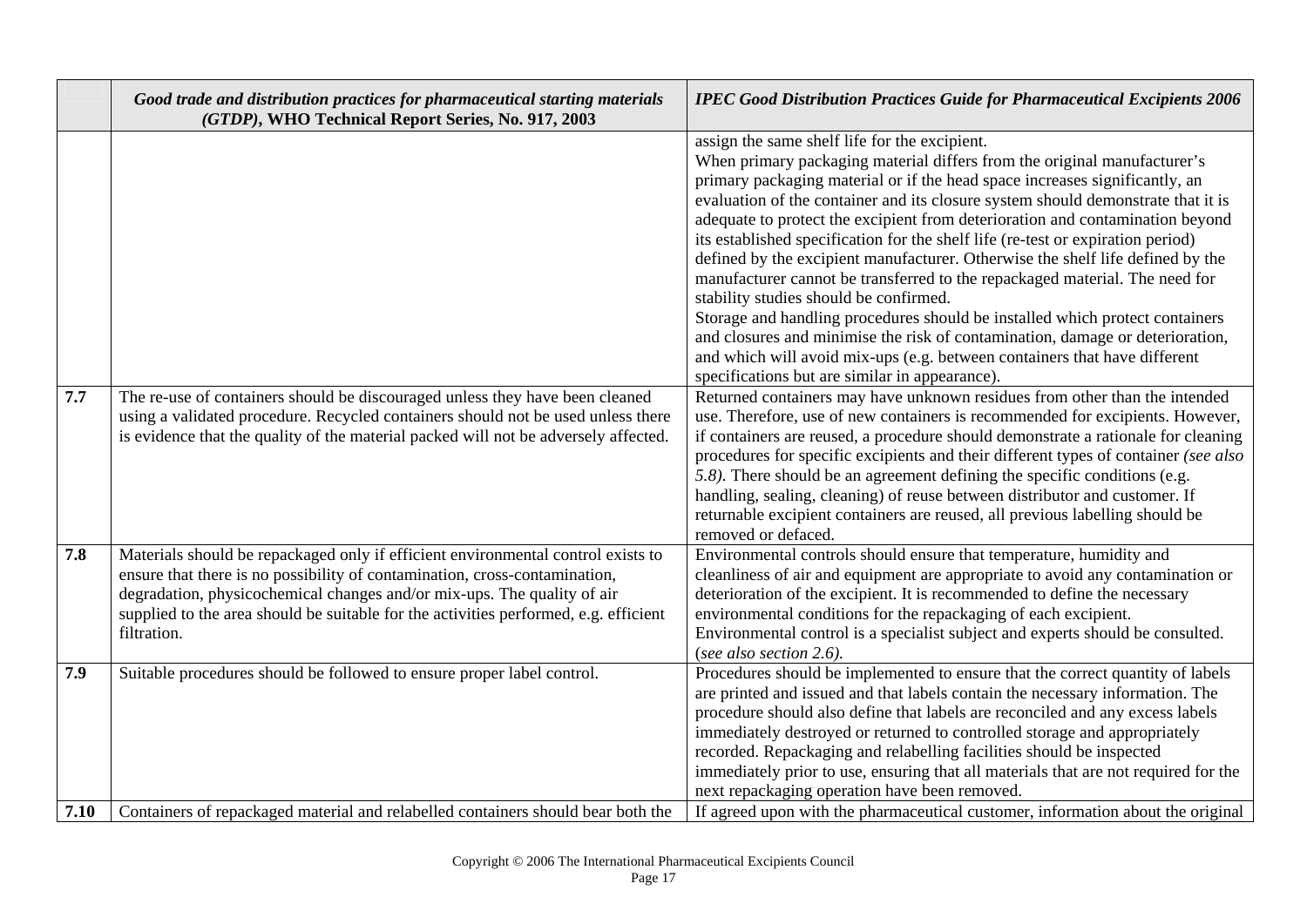|      | Good trade and distribution practices for pharmaceutical starting materials<br>(GTDP), WHO Technical Report Series, No. 917, 2003                                                                                                                                                                                                                 | <b>IPEC Good Distribution Practices Guide for Pharmaceutical Excipients 2006</b>                                                                                                                                                                                                                                                                                                                                                                                                                                                                                                                                                                                                                                                                                                                                                                         |
|------|---------------------------------------------------------------------------------------------------------------------------------------------------------------------------------------------------------------------------------------------------------------------------------------------------------------------------------------------------|----------------------------------------------------------------------------------------------------------------------------------------------------------------------------------------------------------------------------------------------------------------------------------------------------------------------------------------------------------------------------------------------------------------------------------------------------------------------------------------------------------------------------------------------------------------------------------------------------------------------------------------------------------------------------------------------------------------------------------------------------------------------------------------------------------------------------------------------------------|
|      | name of the original manufacturing site and the name of the distributor/repacker.                                                                                                                                                                                                                                                                 | manufacturing site may also be provided in other ways or on other documents.                                                                                                                                                                                                                                                                                                                                                                                                                                                                                                                                                                                                                                                                                                                                                                             |
| 7.11 | Procedures should be in place to ensure maintenance of the identity and quality<br>of the material by appropriate means, both before and after repackaging<br>operations.                                                                                                                                                                         | These procedures should include documented traceability downstream and up-<br>stream.                                                                                                                                                                                                                                                                                                                                                                                                                                                                                                                                                                                                                                                                                                                                                                    |
| 7.12 | Batch release procedures should be in place in accordance with GMP.                                                                                                                                                                                                                                                                               | Appropriate testing of repackaged materials should be performed to<br>demonstrate consistency of excipient quality. Testing of the complete<br>specification is not necessary in such cases but some defined key quality<br>parameters, which may be affected by the repackaging process, should be<br>tested. Until these tests have been performed, the repackaged materials should<br>be kept under quarantine and identified as such. The materials should comply<br>with the defined specifications before they can be released for distribution.<br>Excipient testing and release should be performed by the Quality Unit and<br>conform to written specifications and analytical test methods. There should be a<br>procedure to ensure that test data are recorded and evaluated prior to release of<br>the repackaged or transferred excipient. |
| 7.13 | Only official pharmacopoeial methods or validated analytical test methods should<br>be used for the analysis.                                                                                                                                                                                                                                     | For control of key parameters during repackaging and or full retesting of<br>excipients, official pharmacopoeia methods or methods validated against the<br>pharmacopoeia methods should be used. Otherwise the original manufacturer's<br>analytical methods are recommended.<br>The methods used should be listed on the Certificate of Analysis accompanying<br>the excipient or made available to the customer by other documents. These<br>documents should also reference any contract laboratory that is used to perform<br>analyses. The Certificate of Analysis should identify which tests have been<br>performed on the individual batch and which tests have been performed via skip<br>lot testing.                                                                                                                                         |
| 7.14 | Samples of APIs and excipients of appropriate quantities should be kept for at<br>least 1 year after the expiry or retest date, or for 1 year after distribution is<br>complete.                                                                                                                                                                  | If excipients are repackaged, processed or packaged from bulk, retained<br>samples representative of the excipient batch should be kept for one year after<br>the expiration or re-evaluation date or for one year after distribution is<br>complete. The sample size should be the amount required to perform two<br>complete analyses. Storage conditions of the samples should avoid any<br>contamination and deterioration.                                                                                                                                                                                                                                                                                                                                                                                                                          |
| 7.15 | The repacker and relabeller should ensure that the stability of the material is not<br>adversely affected by the repackaging or relabelling. Stability studies to justify<br>assigned expiry or retest dates should be conducted if the pharmaceutical starting<br>material is repackaged in a container different from that used by the original | Stability and expiration dating of excipients are primarily the responsibility of<br>the excipient manufacturer.<br>If an excipient is transferred to another container or repackaged by the<br>distributor, stability and shelf life (retest or expiry period) considerations have                                                                                                                                                                                                                                                                                                                                                                                                                                                                                                                                                                      |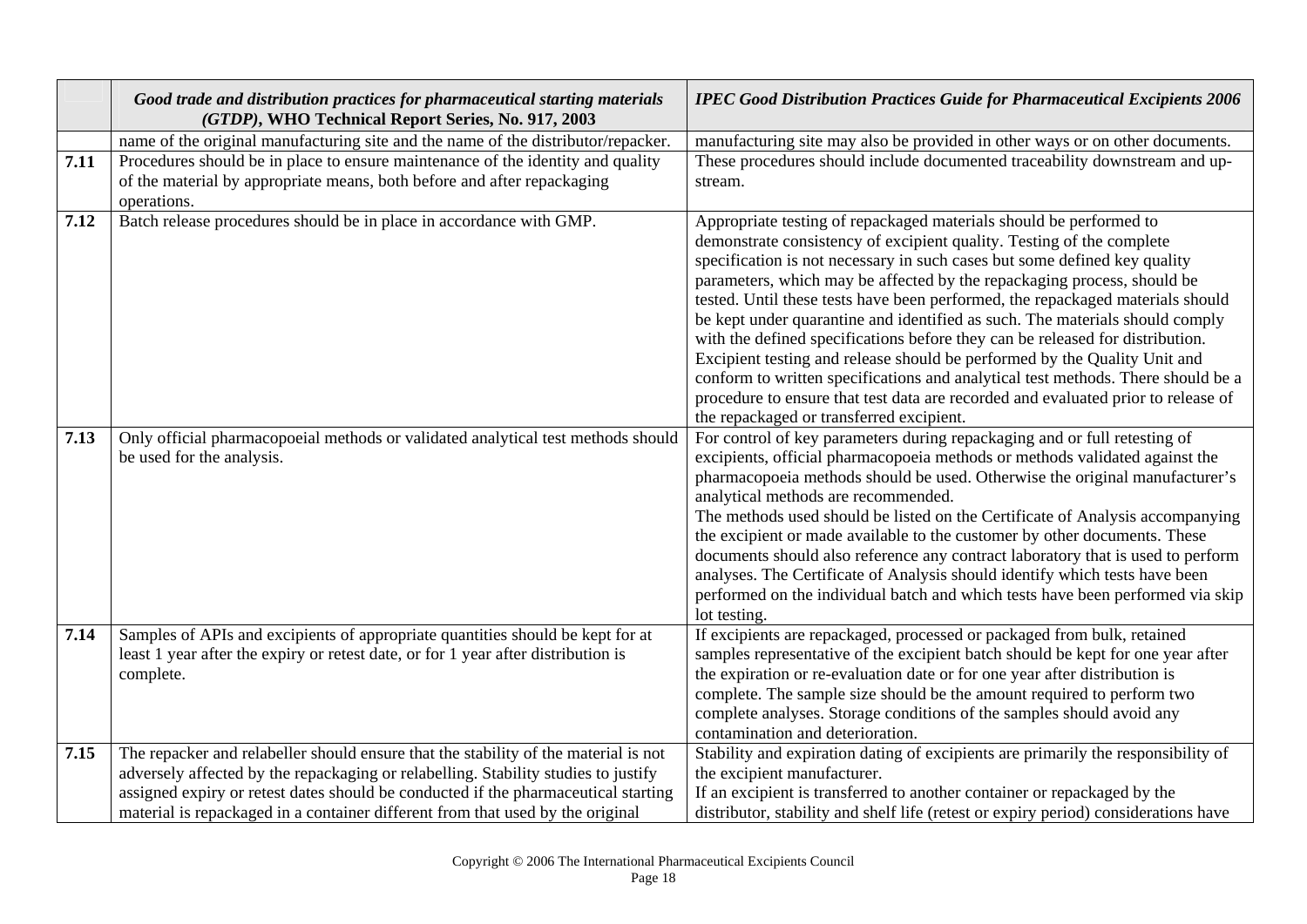|     | Good trade and distribution practices for pharmaceutical starting materials<br>(GTDP), WHO Technical Report Series, No. 917, 2003                                                                                                                                             | <b>IPEC Good Distribution Practices Guide for Pharmaceutical Excipients 2006</b>                                                                                                                                                                                                                                                                                                                                                                                                                                                                                                                                                                                                                |
|-----|-------------------------------------------------------------------------------------------------------------------------------------------------------------------------------------------------------------------------------------------------------------------------------|-------------------------------------------------------------------------------------------------------------------------------------------------------------------------------------------------------------------------------------------------------------------------------------------------------------------------------------------------------------------------------------------------------------------------------------------------------------------------------------------------------------------------------------------------------------------------------------------------------------------------------------------------------------------------------------------------|
|     | manufacturer. It is recognized that some excipients may not need additional<br>stability studies.                                                                                                                                                                             | to be taken into account. The type of container, primary packaging materials<br>and storage conditions used by the repackaging site has to be taken into account<br>when shelf life (retest or expiry period) is defined for excipients. The<br>recommended expiration date provided by the original manufacturer should not<br>be extended without demonstrating stability to justify an extended shelf life<br>(retest or expiry period). In such a case the type of container and storage<br>conditions should be clearly defined.<br>If the need for special storage conditions exists (e.g. protection from light, heat,<br>etc.), such restrictions should be indicated on the labelling. |
| 8   | <b>Complaints</b>                                                                                                                                                                                                                                                             |                                                                                                                                                                                                                                                                                                                                                                                                                                                                                                                                                                                                                                                                                                 |
| 8.1 | All complaints and other information concerning potentially defective materials<br>must be carefully reviewed according to written procedures that describe the<br>action to be taken, and including the criteria on which a decision to recall a<br>product should be based. | Customer complaints and information about possible defects should be<br>systematically documented and investigated, based on a written procedure with<br>assigned responsibilities.                                                                                                                                                                                                                                                                                                                                                                                                                                                                                                             |
| 8.2 | Any complaint concerning a material defect should be recorded and thoroughly<br>investigated to identify the origin or reason for the complaint (e.g. the<br>repackaging procedure, the original manufacturing process, etc.).                                                | Investigations should be formally conducted and written up in a timely manner<br>to establish if the complaint is justified, to identify root cause(s), to define any<br>initial and/or follow up action(s), and the method of communication, e.g. to the<br>customer, original manufacturer, authorities etc.<br>Complaint records should be retained and regularly evaluated for trends,<br>frequency and criticality in order to identify possible additional needs for<br>corrective or preventive actions.                                                                                                                                                                                 |
| 8.3 | If a defect in a pharmaceutical starting material is discovered or suspected,<br>consideration should be given as to whether other batches should be checked.                                                                                                                 | Investigations should identify whether the reported defect is limited to a single<br>batch of material, or if other batches need to be considered as part of the<br>investigation. Any additional batches implicated should be identified and<br>labelled (e.g. "under quarantine") accordingly.                                                                                                                                                                                                                                                                                                                                                                                                |
| 8.4 | Where necessary, appropriate follow-up action, possibly including a recall,<br>should be taken after investigation and evaluation of the complaint.                                                                                                                           | For product recalls see section 9.                                                                                                                                                                                                                                                                                                                                                                                                                                                                                                                                                                                                                                                              |
| 8.5 | The manufacturer and customers should be informed if action is needed<br>following possible faulty manufacturing, packaging, deterioration, or any other<br>serious quality problems with a pharmaceutical starting material.                                                 | Confirmed serious problems related to product quality should be communicated<br>upstream to the manufacturer and also downstream to the customer(s) in case<br>they may have received material with the same batch number.                                                                                                                                                                                                                                                                                                                                                                                                                                                                      |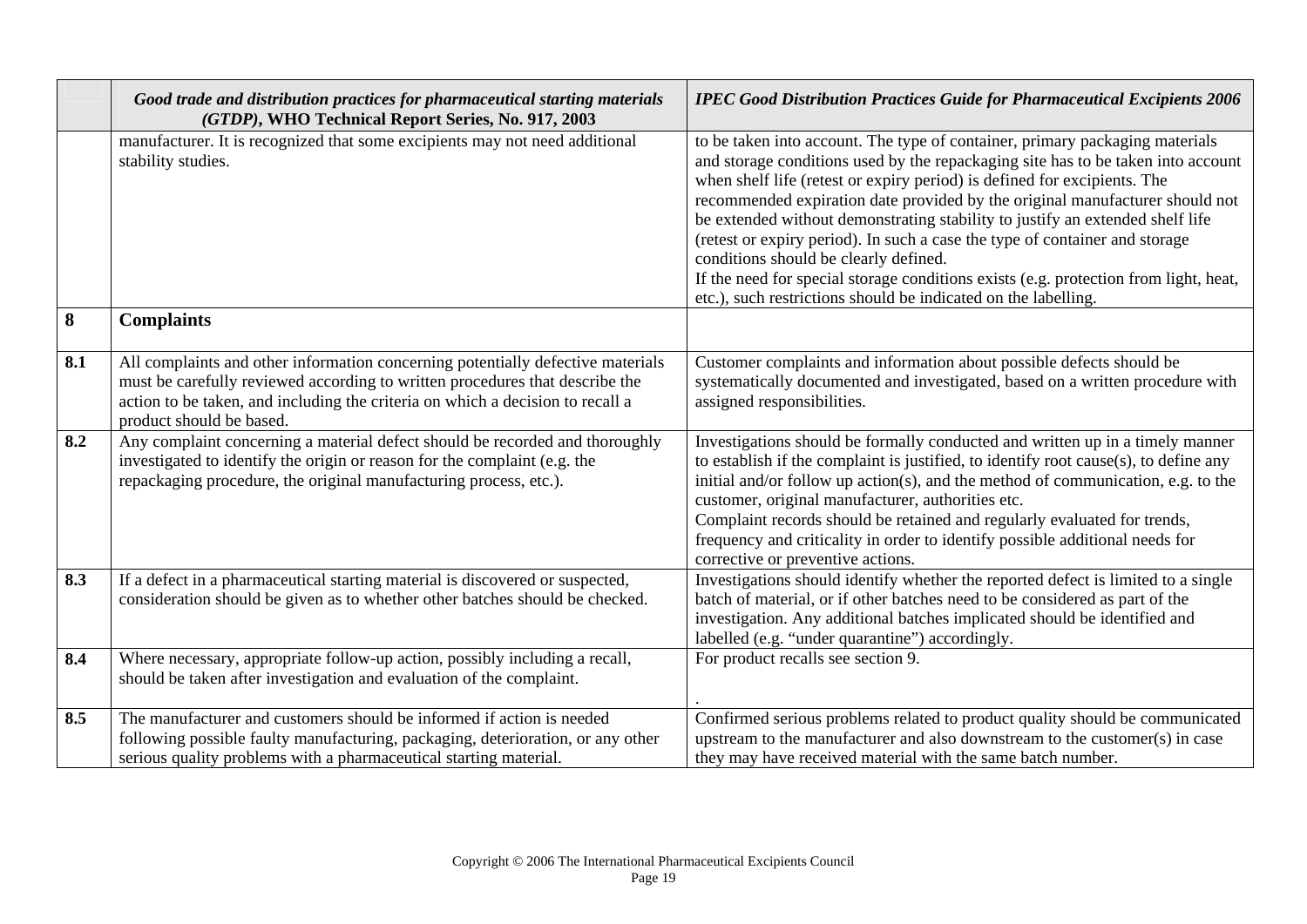|      | Good trade and distribution practices for pharmaceutical starting materials<br>(GTDP), WHO Technical Report Series, No. 917, 2003                                                                                                                                                                                                                                                             | <b>IPEC Good Distribution Practices Guide for Pharmaceutical Excipients 2006</b>                                                                                                                                                                                                                                                                                                                                                                                                                                                                                                                     |
|------|-----------------------------------------------------------------------------------------------------------------------------------------------------------------------------------------------------------------------------------------------------------------------------------------------------------------------------------------------------------------------------------------------|------------------------------------------------------------------------------------------------------------------------------------------------------------------------------------------------------------------------------------------------------------------------------------------------------------------------------------------------------------------------------------------------------------------------------------------------------------------------------------------------------------------------------------------------------------------------------------------------------|
| 9    | <b>Recalls</b>                                                                                                                                                                                                                                                                                                                                                                                | In the USA the term recall has specific regulatory implications that do not<br>directly apply to excipients; therefore the term retrieval is typically used in the<br>USA.                                                                                                                                                                                                                                                                                                                                                                                                                           |
| 9.1  | There should be a system for recalling promptly and effectively from the market,<br>materials known or suspected to be defective.                                                                                                                                                                                                                                                             | Functions involved in the supply chain should implement written procedures to<br>manage excipient recall (retrieval) promptly and effectively. The procedure<br>should:<br>- describe how the process of recall (retrieval) should be managed, based on<br>the risk involved.<br>- describe a decision making process with defined responsibilities,<br>- define the functions involved in the process (e.g. Quality Assurance, sales,<br>logistics, competent authorities etc.)<br>- define the communication process and documentation, and<br>- define the steps needed to retrieve the material. |
| 9.2  | The original manufacturer should be informed in the event of a recall.                                                                                                                                                                                                                                                                                                                        | Self explanatory                                                                                                                                                                                                                                                                                                                                                                                                                                                                                                                                                                                     |
| 9.3  | There should be established written procedures for the organization of any recall<br>activity; these should be regularly checked and updated.                                                                                                                                                                                                                                                 | Self explanatory                                                                                                                                                                                                                                                                                                                                                                                                                                                                                                                                                                                     |
| 9.4  | All recalled materials should be stored in a secure, segregated area while their<br>fate is decided.                                                                                                                                                                                                                                                                                          | Self explanatory                                                                                                                                                                                                                                                                                                                                                                                                                                                                                                                                                                                     |
| 9.5  | In the event of serious or potentially life-threatening situations all customers and<br>competent authorities in all countries to which a given material may have been<br>distributed should be promptly informed of any intention to recall the material.                                                                                                                                    | See section 9.1                                                                                                                                                                                                                                                                                                                                                                                                                                                                                                                                                                                      |
| 9.6  | All records should be readily available to the designated person(s) responsible for<br>recalls. These records should contain sufficient information on materials supplied<br>to customers (including exported materials).                                                                                                                                                                     | See section 9.1                                                                                                                                                                                                                                                                                                                                                                                                                                                                                                                                                                                      |
| 9.7  | The effectiveness of the arrangements for recalls should be evaluated at regular<br>intervals.                                                                                                                                                                                                                                                                                                | Self explanatory                                                                                                                                                                                                                                                                                                                                                                                                                                                                                                                                                                                     |
| 10   | <b>Returned goods</b>                                                                                                                                                                                                                                                                                                                                                                         |                                                                                                                                                                                                                                                                                                                                                                                                                                                                                                                                                                                                      |
| 10.1 | Goods returned to the supplier should be appropriately identified and handled in<br>accordance with a procedure addressing at least the keeping of the material in<br>quarantine in a dedicated area, and its assessment and disposition by a designated<br>person. Where any doubt arises over the quality of the materials, they should not<br>be considered suitable for reissue or reuse. | Returned excipients should be identified as such and held pending resolution.<br>Procedures for holding, labelling, testing, and any processing of the returned<br>excipient should be in accordance with written procedures. Records of returned<br>products should be maintained and should include the name of the excipient and<br>the lot number (or batch number), reason for the return, quantity returned, date<br>of disposition, and ultimate fate of the returned excipient.                                                                                                              |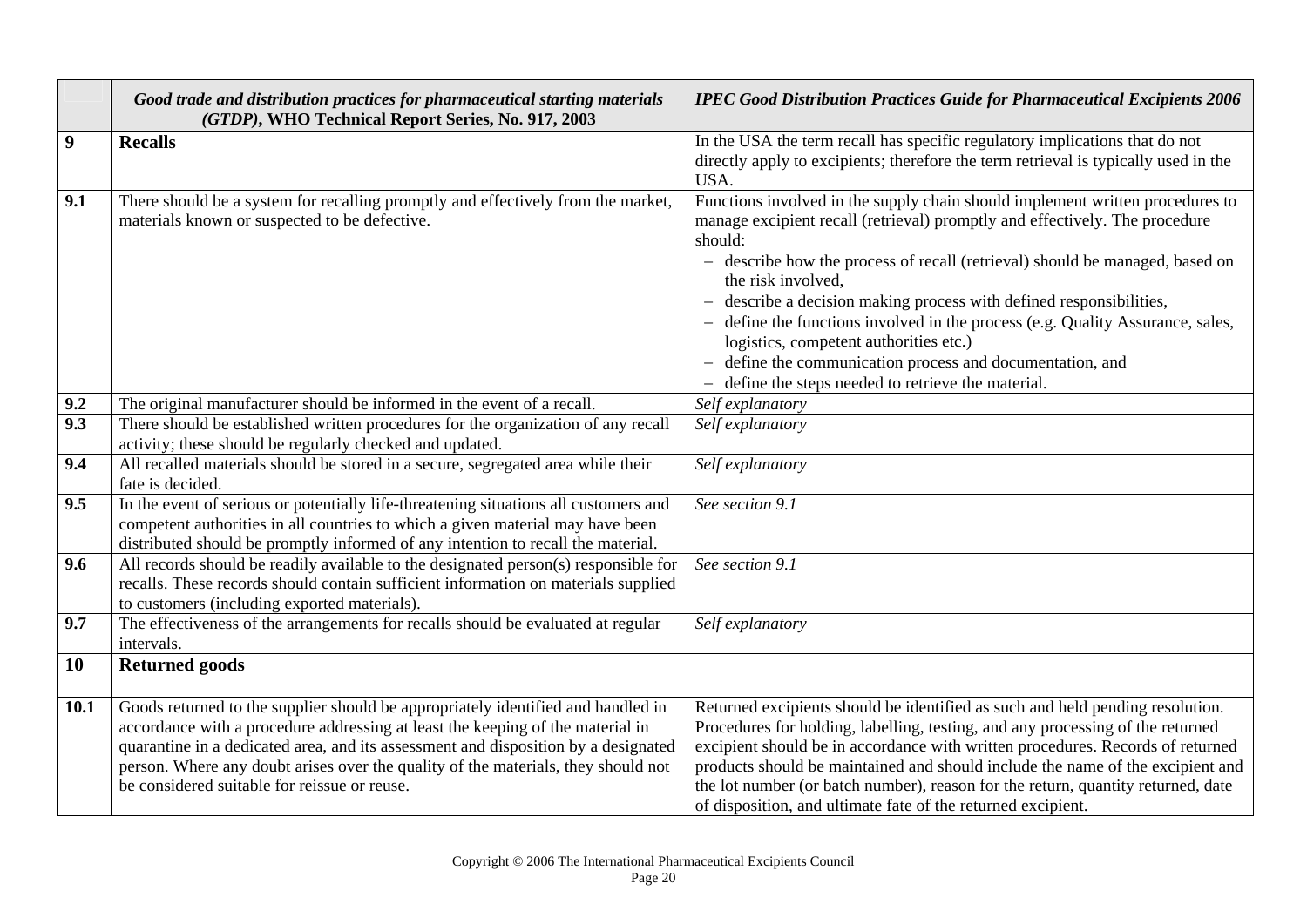|      | Good trade and distribution practices for pharmaceutical starting materials<br>(GTDP), WHO Technical Report Series, No. 917, 2003                                                                                                                                               | <b>IPEC Good Distribution Practices Guide for Pharmaceutical Excipients 2006</b>                                                                                                                                                                                                                                                                                                                                                                                                                                                                                                                               |
|------|---------------------------------------------------------------------------------------------------------------------------------------------------------------------------------------------------------------------------------------------------------------------------------|----------------------------------------------------------------------------------------------------------------------------------------------------------------------------------------------------------------------------------------------------------------------------------------------------------------------------------------------------------------------------------------------------------------------------------------------------------------------------------------------------------------------------------------------------------------------------------------------------------------|
| 11   | Handling of non-conforming materials                                                                                                                                                                                                                                            |                                                                                                                                                                                                                                                                                                                                                                                                                                                                                                                                                                                                                |
| 11.1 | Non-conforming materials should be handled in accordance with a procedure that<br>will prevent their introduction or reintroduction into the market. Records<br>covering all activities, including destruction, disposal, return and reclassification,<br>should be maintained. | Self explanatory                                                                                                                                                                                                                                                                                                                                                                                                                                                                                                                                                                                               |
| 11.2 | An investigation should be performed to establish whether any other batches are                                                                                                                                                                                                 | The investigation should be documented as well as actions taken to prevent                                                                                                                                                                                                                                                                                                                                                                                                                                                                                                                                     |
|      | also affected. Corrective measures should be taken where necessary.                                                                                                                                                                                                             | recurrence of the problem.                                                                                                                                                                                                                                                                                                                                                                                                                                                                                                                                                                                     |
| 11.3 | The disposition of the material, including downgrading to other suitable purposes<br>should be documented.                                                                                                                                                                      | Self explanatory                                                                                                                                                                                                                                                                                                                                                                                                                                                                                                                                                                                               |
| 11.4 | Non-conforming materials should never be blended with materials that do                                                                                                                                                                                                         | Self explanatory                                                                                                                                                                                                                                                                                                                                                                                                                                                                                                                                                                                               |
|      | comply with specifications.                                                                                                                                                                                                                                                     |                                                                                                                                                                                                                                                                                                                                                                                                                                                                                                                                                                                                                |
| 12   | <b>Dispatch and Transport</b>                                                                                                                                                                                                                                                   |                                                                                                                                                                                                                                                                                                                                                                                                                                                                                                                                                                                                                |
|      |                                                                                                                                                                                                                                                                                 |                                                                                                                                                                                                                                                                                                                                                                                                                                                                                                                                                                                                                |
| 12.1 | Materials should be transported in a manner that will ensure the maintenance of<br>controlled conditions where applicable (e.g. temperature, protection from the<br>environment). The transport process should not adversely affect the materials.                              | Transport conditions and the equipment to be used should be defined according<br>to the characteristics of the products. Any special transport conditions should be<br>monitored and recorded.                                                                                                                                                                                                                                                                                                                                                                                                                 |
| 12.2 | Requirements for special transport and/or storage conditions should be stated on                                                                                                                                                                                                | Documents accompanying a delivery should also list any special requirements                                                                                                                                                                                                                                                                                                                                                                                                                                                                                                                                    |
|      | the label. If the pharmaceutical starting material is intended to be transferred                                                                                                                                                                                                | for storage and transportation.                                                                                                                                                                                                                                                                                                                                                                                                                                                                                                                                                                                |
|      | outside the control of the manufacturer's materials management system, the name                                                                                                                                                                                                 | If agreed upon with the pharmaceutical customer, information about the original                                                                                                                                                                                                                                                                                                                                                                                                                                                                                                                                |
|      | and address of the manufacturer, quality of contents, special transport conditions<br>and any special legal requirements should also be included on the label.                                                                                                                  | manufacturer may also be provided in other ways or on other documents than<br>the labels.                                                                                                                                                                                                                                                                                                                                                                                                                                                                                                                      |
| 12.3 | The supplier of the materials should ensure that the contract acceptor for                                                                                                                                                                                                      | The supplier should provide the contract acceptor with information about any                                                                                                                                                                                                                                                                                                                                                                                                                                                                                                                                   |
|      | transportation of the materials is aware of and provides the appropriate storage                                                                                                                                                                                                | special requirements for appropriate transport and storage conditions. The                                                                                                                                                                                                                                                                                                                                                                                                                                                                                                                                     |
|      | and transport conditions.                                                                                                                                                                                                                                                       | ability of the contract acceptor to comply with these requirements should be                                                                                                                                                                                                                                                                                                                                                                                                                                                                                                                                   |
| 12.4 | Procedures should be in place to ensure proper cleaning and prevention of cross-                                                                                                                                                                                                | evaluated.<br>Best practice for bulk transport is to use dedicated equipment and defined                                                                                                                                                                                                                                                                                                                                                                                                                                                                                                                       |
|      | contamination when liquids (tanks) and bulk or packed materials are transported.                                                                                                                                                                                                | handling processes. If this is not possible, the type of transport equipment and<br>suitable supplies (e.g. seals, fittings, hoses, pumps) should be specified. The<br>materials used should be compatible with the transported excipients. Possible<br>incompatibilities between sealing materials or hoses and the product transported<br>should be taken into account especially for solvents. Cleaning procedures with<br>documented evidence of their efficiency should be used between loadings of<br>different materials.<br>Consideration has to be given to previous cargoes. A list of restricted or |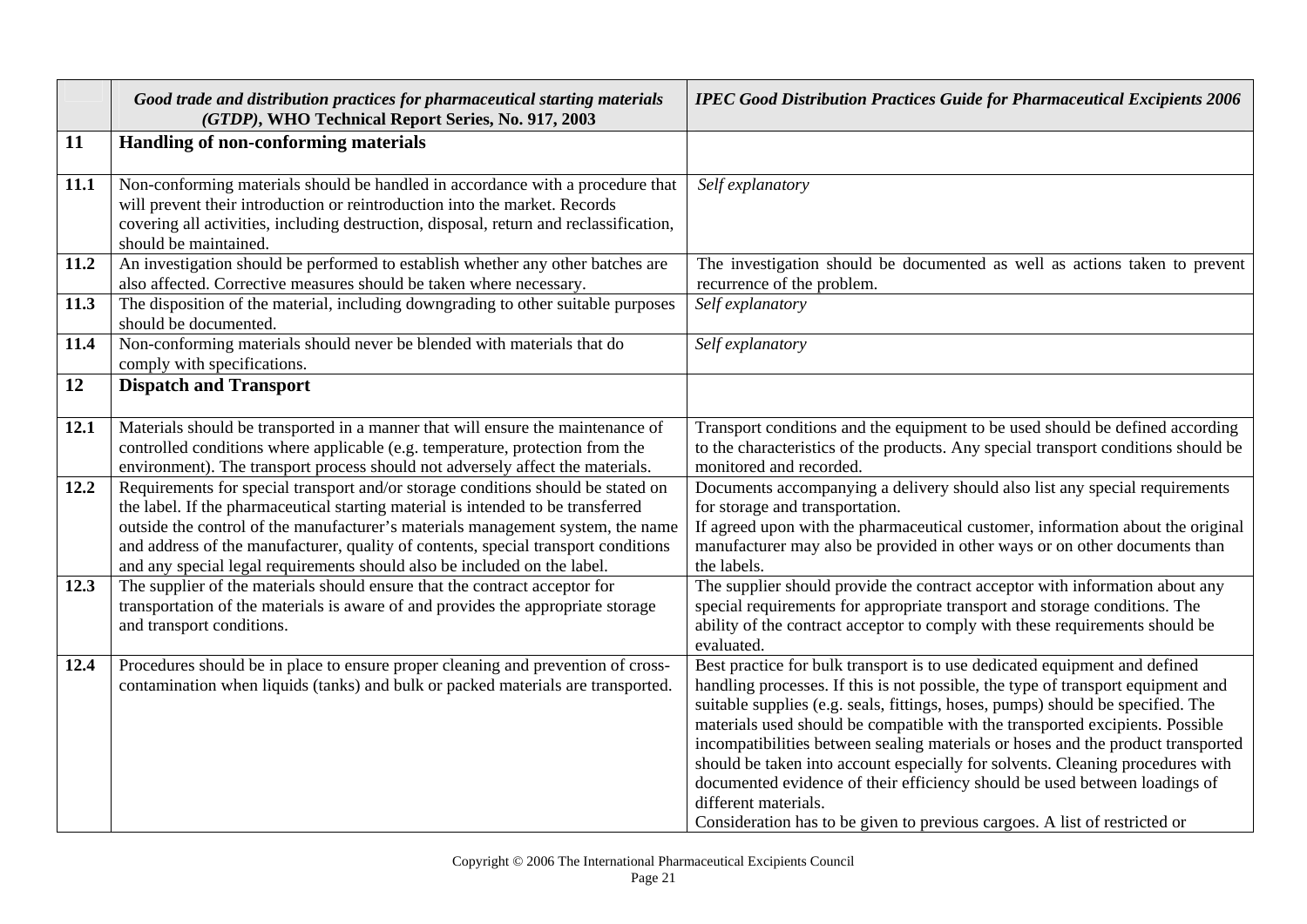|      | Good trade and distribution practices for pharmaceutical starting materials<br>(GTDP), WHO Technical Report Series, No. 917, 2003                                                                                                                        | <b>IPEC Good Distribution Practices Guide for Pharmaceutical Excipients 2006</b>                                                                                                                                                            |
|------|----------------------------------------------------------------------------------------------------------------------------------------------------------------------------------------------------------------------------------------------------------|---------------------------------------------------------------------------------------------------------------------------------------------------------------------------------------------------------------------------------------------|
|      |                                                                                                                                                                                                                                                          | acceptable previous cargoes should be communicated to and agreed upon with<br>the transport companies. Changes to bulk transport equipment and supplies<br>should be well controlled, evaluated and finally approved by the contract giver. |
| 12.5 | The bulk transport of pharmaceutical starting materials requires numerous<br>precautions to avoid contamination and cross-contamination. The best practice is<br>to use dedicated equipment, tanks or containers.                                        | See section 12.4                                                                                                                                                                                                                            |
| 12.6 | Packaging materials and transportation containers should be suitable to prevent<br>damage to the pharmaceutical starting materials during transport.                                                                                                     | Self explanatory                                                                                                                                                                                                                            |
| 12.7 | For bulk transport, validated cleaning procedures should be used between<br>loadings, and a list of restricted previous cargoes must be supplied to the<br>transport companies.                                                                          | See section 12.4                                                                                                                                                                                                                            |
| 12.8 | Steps should be taken to prevent unauthorized access to the materials being<br>transported.                                                                                                                                                              | Consideration should be given to security aspects. For example, transportation<br>of bulk excipients should have a sealing system in place. Containers should bear<br>tamper evident seals.                                                 |
| 12.9 | General international requirements regarding safety aspects (e.g. prevention of<br>explosion and of contamination of the environment, etc.) should be observed.                                                                                          | Self explanatory                                                                                                                                                                                                                            |
| 13   | <b>Contract activities</b>                                                                                                                                                                                                                               |                                                                                                                                                                                                                                             |
| 13.1 | Any activity performed, as referenced in the GMP and GTDP guidelines,<br>delegated to another party, should be agreed upon in a written contract.                                                                                                        | Responsibilities for such activities should be referenced in a contract and/or<br>technical agreement.                                                                                                                                      |
| 13.2 | The contract giver should evaluate the proposed contract acceptor's compliance<br>with GTDP before entering into an agreement.                                                                                                                           | The evaluation should include an audit of the contract acceptor's premises and<br>quality system.                                                                                                                                           |
| 13.3 | All contract acceptors should comply with the requirements in these guidelines.<br>Special consideration should be given to the prevention of cross-contamination<br>and to maintaining traceability.                                                    | See 12.4                                                                                                                                                                                                                                    |
| 13.4 | There should be a written and approved contract or formal agreement between<br>the contract giver and contract acceptor that addresses and defines in detail the<br>responsibilities, GTDP and which party is responsible for which quality<br>measures. | Self explanatory                                                                                                                                                                                                                            |
| 13.5 | Subcontracting may be permissible under certain conditions, subject to approval<br>by the contract giver, especially for activities such as sampling, analysis,<br>repacking and relabelling.                                                            | Self explanatory                                                                                                                                                                                                                            |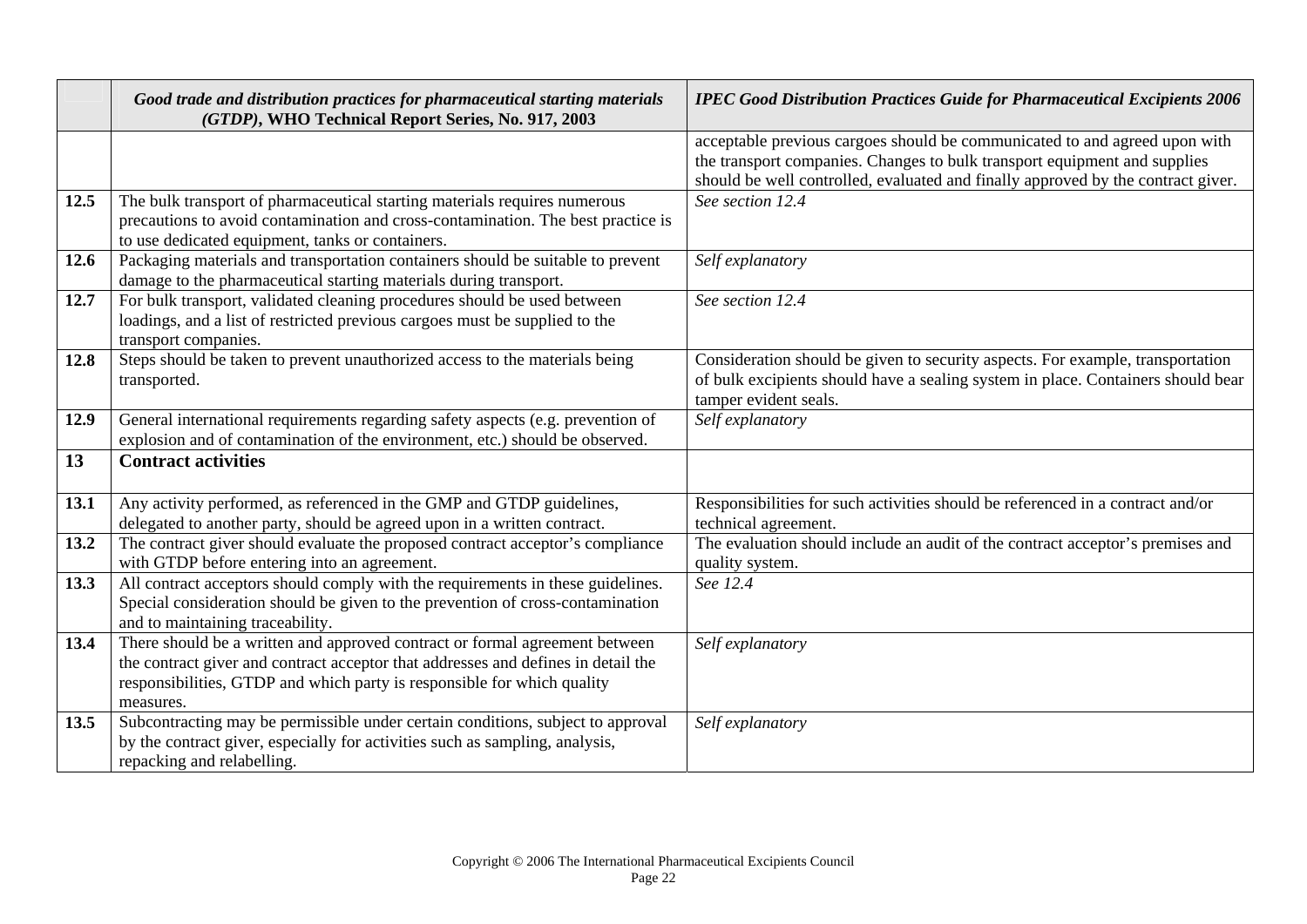# **APPENDIX A GLOSSARY**

#### **Acceptance Criteria**

Numerical limits, ranges, or other suitable measures of acceptance for test results. [4]

#### **Active Pharmaceutical Ingredient (API)**

Any substance or mixture of substances intended for use in the manufacture of a drug (medicinal) product and that, when used in the production of a drug, becomes an active ingredient of the drug product. Such substances are intended to furnish pharmacological activity or other direct effect in the diagnosis, cure, mitigation, treatment, or prevention of disease or to affect the structure or any function of the body of man or animals. [4]

#### **Agreement**

Arrangement undertaken by and legally binding on parties. [1]

#### **Batch (Lot)**

A specific quantity of material produced in a process or series of processes so that it can be expected to be homogeneous. In the case of continuous processes, a batch may correspond to a defined fraction of the production. The batch size can be defined either by a fixed quantity or by the amount produced in a fixed time interval. [2]

#### **Batch Number (Lot Number)**

A unique combination of numbers, letters and/or symbols that identifies a batch (or lot) and from which the production and distribution history can be determined. [4]

#### **Batch Process**

A process that produces the excipient from a discrete supply of raw materials that is present before the completion of the reaction. [2]

#### **Batch Record**

Documents that provide a history of the manufacture of a batch of excipient. [2]

#### **Broker / Broking**

Brokers resell excipients without conducting physical handling of the product such as warehousing, transport, repackaging etc..

#### **Bulk excipient**

Excipient in any transportation or storage equipment (tanks, silos, ISO-Containers, tank/silo trucks etc.) to be filled/repackaged into others (tanks, silos, drums, bags, containers etc.).

#### **Calibration**

The demonstration that a particular instrument or device produces results within specified limits by comparison with those produced by a reference or traceable standard over an appropriate range of measurements. [4]

#### **Certificate of Analysis (COA)**

A document listing the test methods, specification and results of testing a representative sample from the batch to be delivered. [2]

#### **Certificate of Conformity (COC)**

A document, which confirms that the product shipped to the customer, complies with a specific set of requirements or specifications. It does not contain actual test results.

#### **Commingling**

Unintended blending of traces of carryover material from one batch with another.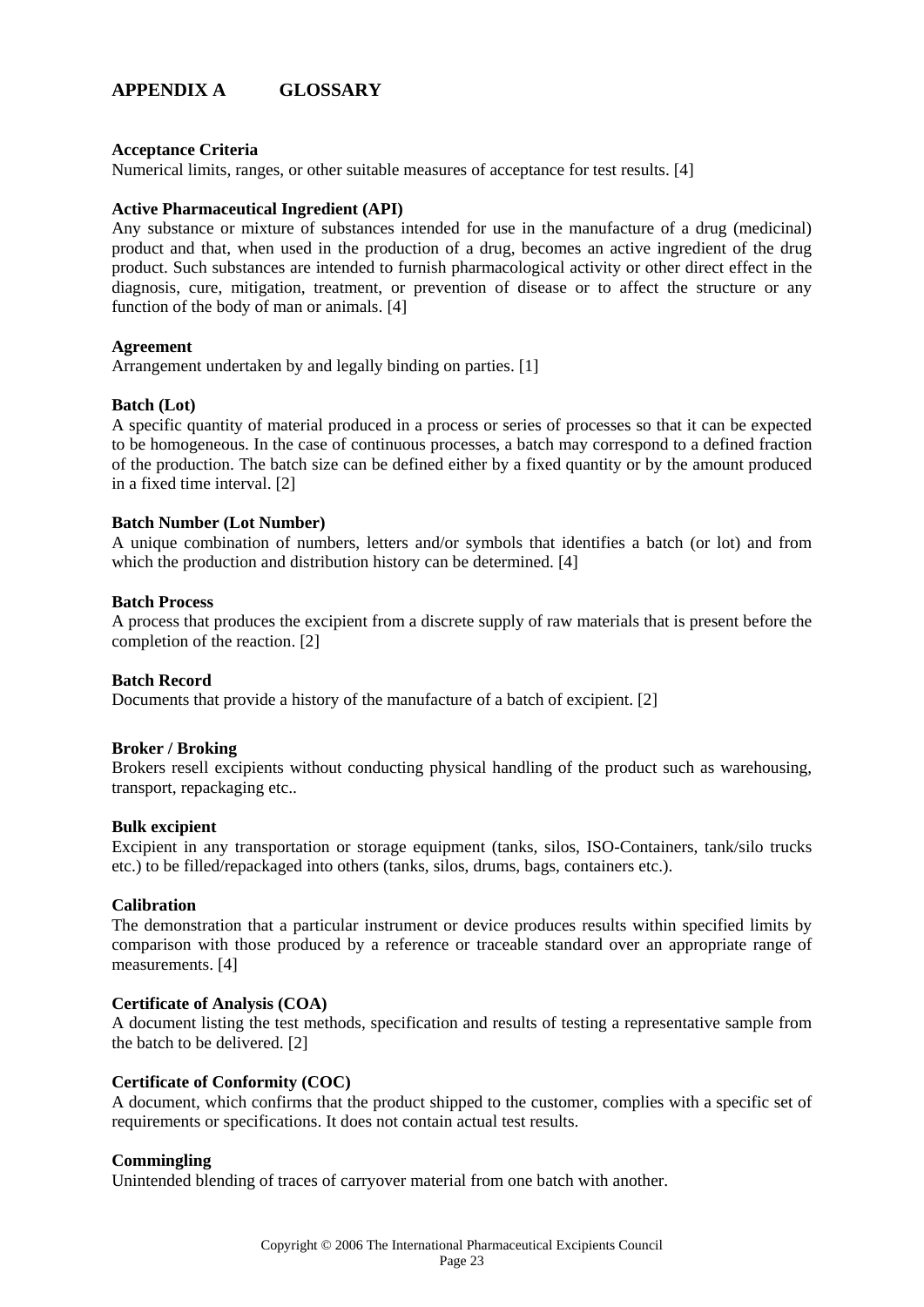# **Consignment**

The quantity of a pharmaceutical starting material made by one manufacturer and supplied at one time in response to a particular request or order. A consignment may comprise one or more packages or containers and may include material belonging to more than one batch. [1]

# **Contamination**

The undesired introduction of impurities of a chemical or microbiological nature, or foreign matter, into or onto a raw material, intermediate, or excipient during production, sampling, packaging, or repackaging, storage or transport. [2]

# **Continuous Process**

A process that continually produces material from a continuing supply of raw material. [2]

# **Contract**

Business agreement for supply of goods or performance of work at a specified price. [1]

# **Critical**

A process step, process condition, test requirement or other relevant parameter or item that must be controlled within predetermined criteria to ensure that the excipient meets its specification. [2]

# **Cross-Contamination**

Contamination of a material or product with another material or product. [4]

# **Customer**

The organization receiving the excipient once it has left the control of the excipient manufacturer; includes brokers, agents and users. [2]

# **Deviation**

Departure from an approved instruction or established standard. [4]

# **Drug (Medicinal) Product**

The dosage form in the final immediate packaging intended for marketing. [4]

# **Earliest expiry/first out principle concept (EEFO)**

A distribution procedure to ensure that the stock with the earliest expiry date is distributed and/or utilized before an identical stock item with a later expiry date is distributed and/or utilized. [1]

# **Excipient**

Substances other than the API which have been appropriately evaluated for safety and are intentionally included in a drug delivery system. [2]

# **Expiry (Expiration) Date**

The date designating the time during which the excipient is expected to remain within specifications and after which it should not be used. [2]

# **First in/first out principle concept (FIFO)**

A distribution procedure to ensure that the oldest stock is distributed and/or utilized before a newer and identical stock item is distributed and/or utilized. [1]

# **Good Manufacturing Practices (GMP)**

That part of quality assurance which ensures that products are consistently produced and controlled to the quality standards appropriate to their intended use. Current Good Manufacturing Practices (cGMP) is the applicable term in the United States. For purposes of this guide the terms GMP and cGMP are equivalent.

# **Homogeneous material**

Material of uniform consistency and composition throughout a batch. [1]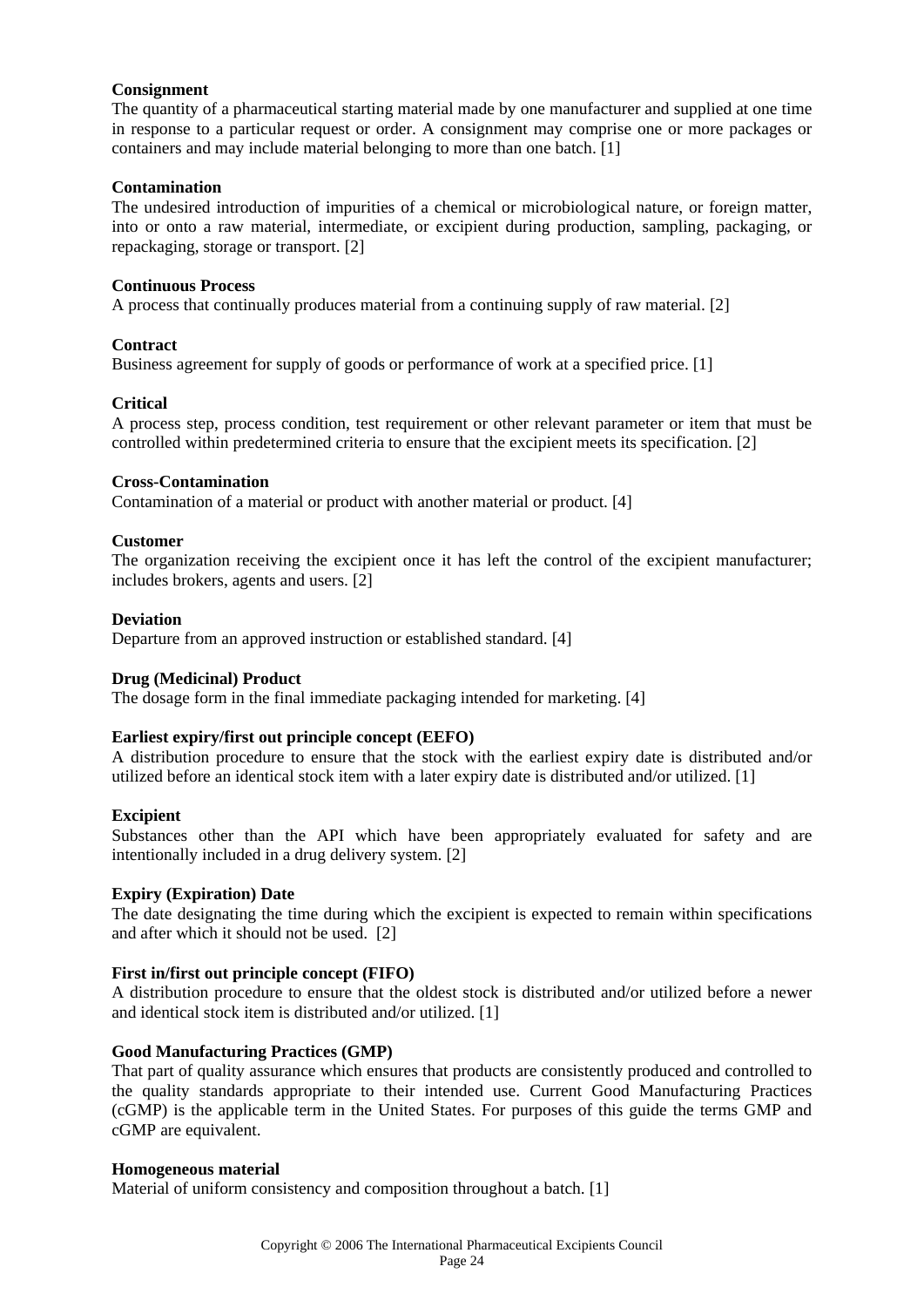# **Impurity**

A component of an excipient that is not intended to be present but arises as a consequence of the raw materials used or the manufacturing process. [2]

# **In-process Control / Testing**

Checks performed in production to monitor and, if appropriate, to adjust the process and or to ensure that the intermediate or excipient conforms to its specification. [2]

#### **Intermediate**

Material that must undergo further manufacturing steps before it becomes an excipient. [2]

#### **Labelling**

The action involving the selection of the correct label, with the required information, followed by line-clearance and application of the label. [1]

#### **Lot**

See Batch.

#### **Manufacture / Manufacturing Process**

All operations of receipt of materials, production, packaging, repackaging, labelling, relabelling, quality control, release, storage, and distribution of excipients and related controls. [2]

#### **Material**

A general term used to denote raw materials (starting materials, reagents, and solvents), process aids, intermediates, excipients and packaging and labelling materials. [4]

#### **Non-conforming Material**

Material that does not meet the manufacturer's specifications or has not been manufactured according to applicable GMPs.

# **Original Manufacturer**

Person or company manufacturing a material to the stage at which it is designated as a pharmaceutical starting material. [1]

# **Packaging Material**

A material intended to protect an intermediate or excipient during storage and transport. [2]

# **Pharmaceutical Starting Material**

A pharmaceutical starting material is an active pharmaceutical ingredient (API) or an excipient intended or designated for use in the production of a pharmaceutical product. [1]

#### **Procedure**

Written, authorized instruction for performing specified operations.

#### **Processing**

Operations to change product characteristics by mainly physical treatment through e.g. milling, sieving, distilling, filtration, blending.

#### **Production**

Operations involved in the preparation of an excipient from receipt of materials through processing and packaging of the excipient. [2]

#### **Quality Assurance**

The sum total of the organised arrangements made with the object of ensuring that all excipients are of the quality required for their intended use and that quality systems are maintained. [2]

#### **Quality Control**

Checking or testing that specifications are met. [4]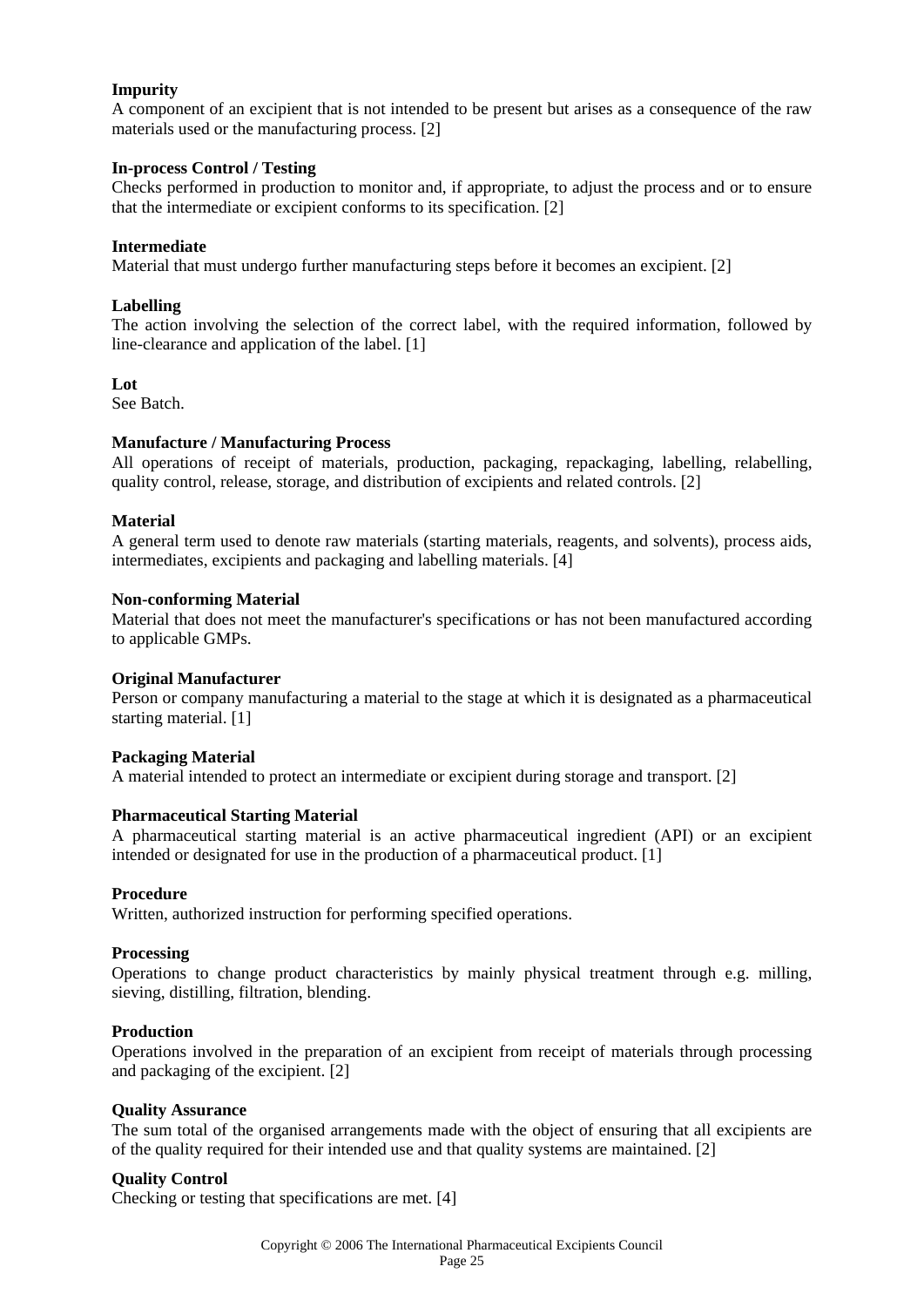# **Quality Critical**

Describes a material, process step or process condition, test requirement or any other relevant parameter that directly influences the quality attributes of the excipient and which must be controlled within predetermined criteria. [2]

# **Quarantine**

The status of materials isolated physically or by other effective means pending a decision on their subsequent approval or rejection. [4]

# **Raw Material**

A general term used to denote starting materials, reagents and solvents intended for the use in the production of intermediates or excipients. [2]

# **Recall** (USA: see Retrieval)

A process for withdrawing or removing a pharmaceutical material from the distribution chain because of defects in the materials or complaints of a serious nature. The recall might be initiated by the manufacturer/importer/distributor or a responsible agency. [1]

# **Record**

Documents stating results achieved and/or providing evidence of activities performed. The medium may be paper, magnetic, electronic or optical, photography etc. or a combination thereof . [2]

# **Re-evaluation Date (Retest Date)**

The date when the material should be re-examined to ensure that it is still suitable for use. [4]

# **Relabelling**

The process of putting a new label on the material (see also *labelling*). [1]

# **Repackaging**

The action of changing the packaging of the material. [1]

# **Retained Sample**

Representative sample of a batch/delivery that is of sufficient quantity to perform at least 2 full quality control analyses and will be kept for a defined period of time.

# **Retest Date**

The date when a material should be re-examined to ensure that it is still suitable for use. [1]

# **Retrieval** (especially in the USA)

Process for the removal of an excipient from the distribution chain. [2]

# **Sampling**

Operations designed to obtain a representative portion of a pharmaceutical starting material based on an appropriate statistical procedure, for a defined purpose, e.g. acceptance of consignments, batch release, etc. [1]

# **Skip Lot (periodic) Testing**

The performance of specified tests at release on pre selected batches and/or at predetermined intervals, rather than on a batch-to-batch basis, with the understanding that those batches not tested must still meet all the acceptance criteria established for that product. This represents a less than full schedule of testing and should therefore be justified, presented to, and approved by, the regulatory authority before implementation. When tested, any failure of the starting material to meet the acceptance criteria established for the periodic (skip lot) test should be handled by proper notification of the appropriate regulatory authority (authorities). If these data demonstrate a need to restore routine testing, then batch-by-batch release testing should be reinstated. [1]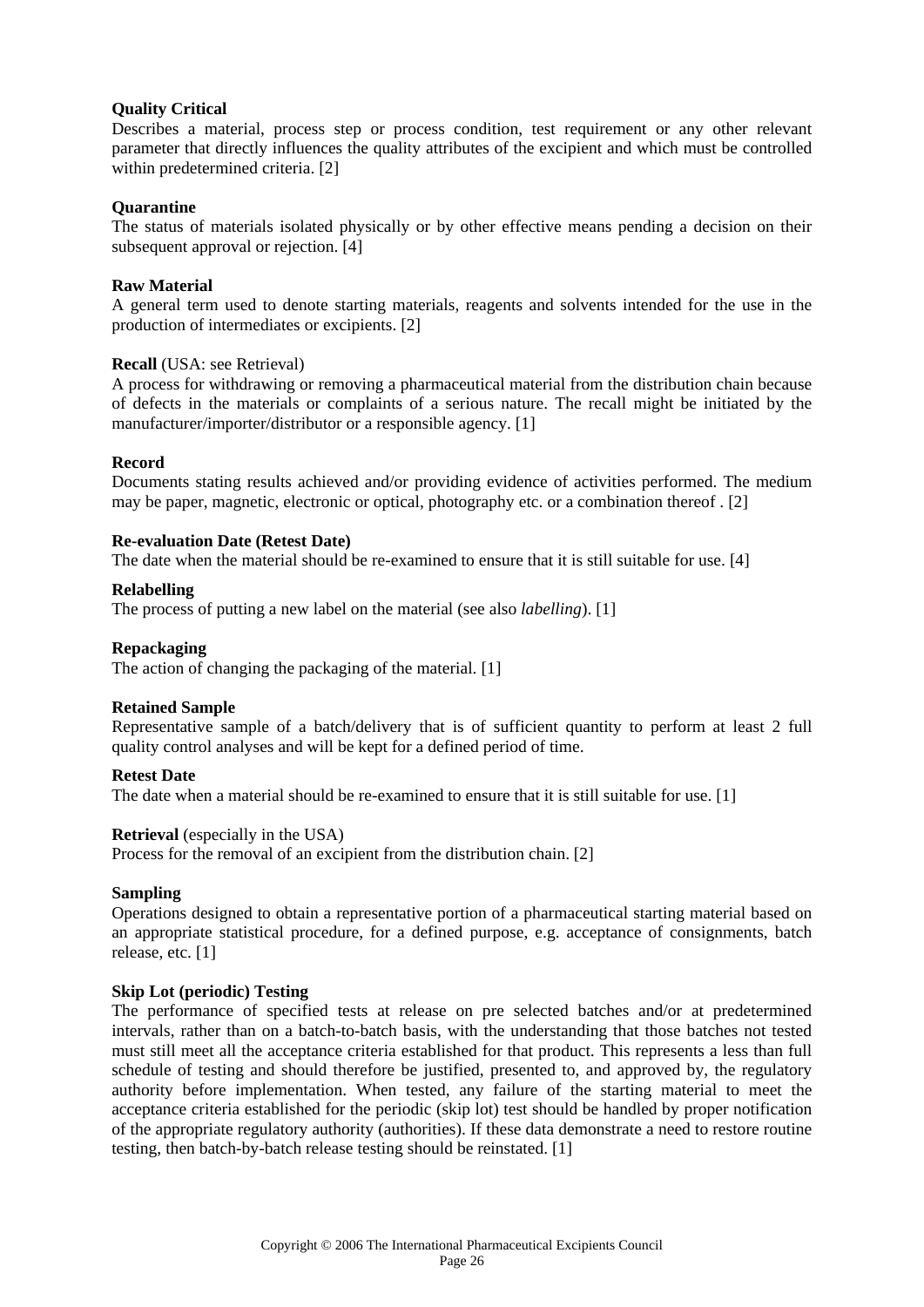#### **Specification**

A list of tests, references to analytical procedures, and appropriate acceptance criteria that are numerical limits, ranges or other criteria for the tests described for a material. [2]

#### **Stability**

Continued conformance of the excipient to its specifications. [2]

# **Supplier**

Person or company providing pharmaceutical starting materials on request. Suppliers may be distributors, manufacturers, traders, etc. [1]

#### **Supply Chain**

For the purpose of this guideline supply chain is defined as all steps in the entire chain of distribution starting from the point at which an excipient is transferred outside the control of the original manufacturer's material management system downstream to the final user of the excipient.

#### **Top Management**

Person or group of people who direct and control an organization at the highest level. The highest level can either be at the site or corporate level and will depend on the way that the quality management system is organized. [2]

#### **Traceability**

Ability to determine the history, application or location that is under consideration, for example, origin of materials and parts, processing history or distribution of the product after delivery. [2]

#### **Trader / Trading**

See Broker/Broking.

#### **Validation**

A documented program that provides a high degree of assurance that a specific process, method, or system will consistently produce a result meeting pre-determined acceptance criteria. [4]